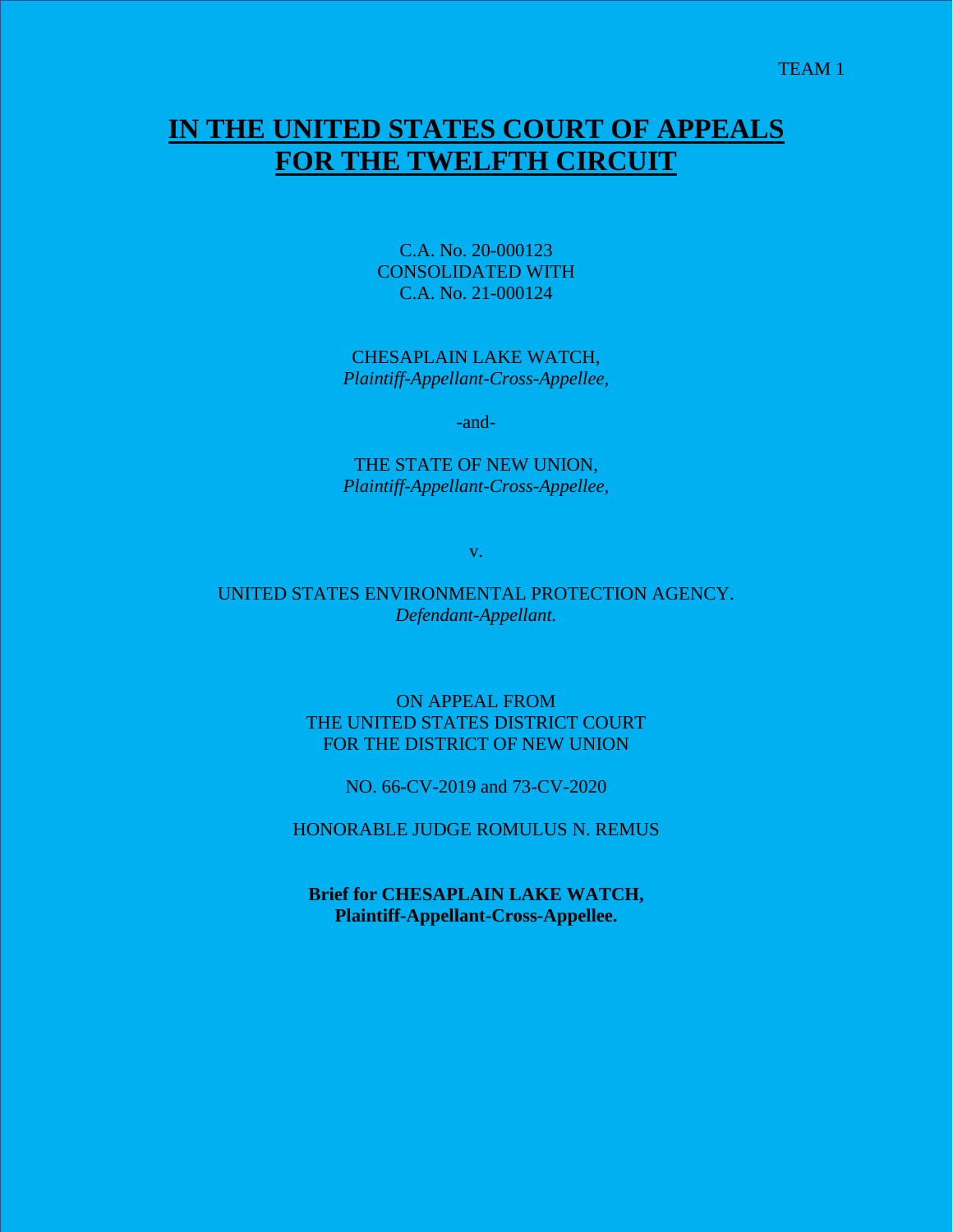## **TABLE OF CONTENTS**

|    | i.                                                                                                                                                              |
|----|-----------------------------------------------------------------------------------------------------------------------------------------------------------------|
|    |                                                                                                                                                                 |
|    |                                                                                                                                                                 |
|    |                                                                                                                                                                 |
|    |                                                                                                                                                                 |
|    |                                                                                                                                                                 |
| I. | EPA ADOPTION OF THE CWIP SATISFIES THE RIPENESS DOCTRINE AND                                                                                                    |
|    |                                                                                                                                                                 |
|    | a. The Present Case is ripe for judicial review, given the fitness of the issues and the                                                                        |
|    | i. An agency's statuary interpretation is a purely legal question                                                                                               |
|    | ii. EPA's adoption of the CWIP TMDLs is a "final agency action" 8                                                                                               |
|    |                                                                                                                                                                 |
|    | b. Appellants are at risk of genuine hardship if EPA improperly interprets its<br>statutory responsibility or authority in reviewing and supplementing the CWIP |
| Π. | EPA CAN LAWFULLY INCLUDE WASTELOAD ALLOCATIONS AND LOAD                                                                                                         |
|    | a.<br>i. The language of the CWA is ambiguous and does not prohibit EPA from<br>interpreting a "total" load as the sum of specific allocations12                |
|    | $\overline{11}$ .                                                                                                                                               |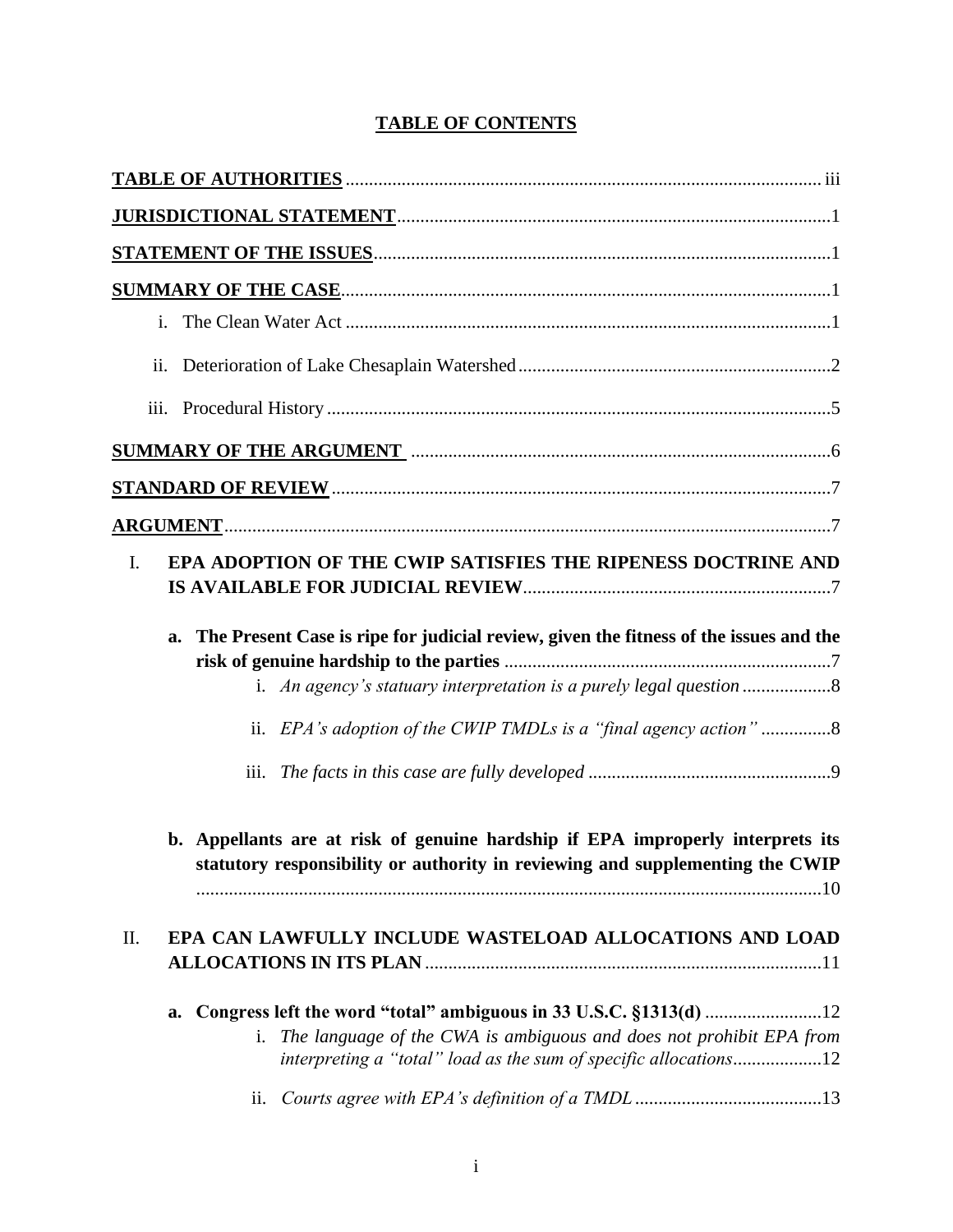|      | b. EPA's interpretation of "total" must be granted deference in light of the statute's                                                                                                                                                           |
|------|--------------------------------------------------------------------------------------------------------------------------------------------------------------------------------------------------------------------------------------------------|
|      |                                                                                                                                                                                                                                                  |
|      | i. The CWA bears a clear legislative history that favors the inclusive                                                                                                                                                                           |
|      | ii.                                                                                                                                                                                                                                              |
|      | The inclusive definition does not expand EPA's power or compromise state<br>iii.                                                                                                                                                                 |
| III. | EPA's APPROVAL AND ESTABLISHMENT OF AN ANNUAL TMDL WAS                                                                                                                                                                                           |
|      | Congress established within the CWA that a "total maximum <i>daily</i> load" must be<br>a.                                                                                                                                                       |
|      | i. The plain language of the CWA sets forth a daily limit 18                                                                                                                                                                                     |
|      | ii. The plain language of the CWA is unambiguous and cannot be set aside.                                                                                                                                                                        |
|      | b. To improve the poor water quality of Lake Chesaplain, it is necessary to set a fixed                                                                                                                                                          |
| IV.  | IN THE CWIP A BMP CREDIT IS AN ABUSE OF DISCRETION21                                                                                                                                                                                             |
|      | EPA did not act to improve the waters of Lake Chesaplain when it failed to<br>a.<br>manage and control its plan to credit nonpoint pollutant sources with BMPS 21<br>i. The unenforceable BMP credit fails to manage or control non-point source |
|      | The unenforceable BMP credit makes it IMPOSSIBLE to achieve Lake<br>$\overline{11}$ .                                                                                                                                                            |
|      | b. It is arbitrary and capricious to recommend nonpoint-source BMPs as a part of a<br>point source-based reduction plan to improve Lake Chesaplain's water quality<br>.26                                                                        |
|      |                                                                                                                                                                                                                                                  |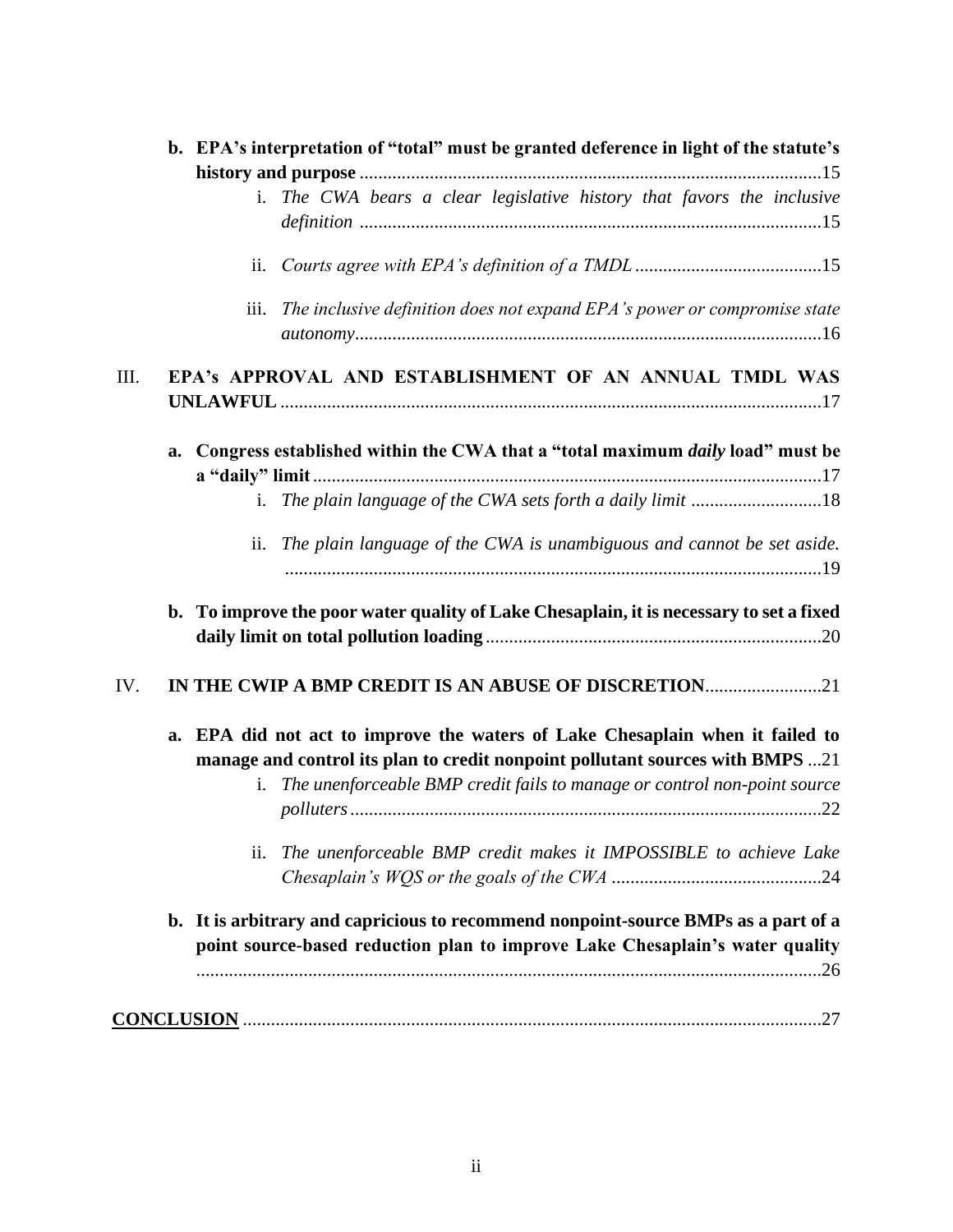## **TABLE OF AUTHORITIES**

## UNITED STATES SUPREME COURT CASES

| Abbott Laboratories v. Gardner,                         |  |
|---------------------------------------------------------|--|
|                                                         |  |
| AT&T Corp. v. Iowa Utilities Bd.,                       |  |
|                                                         |  |
| Burlington Truck Lines, Inc. v. United States,          |  |
|                                                         |  |
| *Chevron, U.S.A., Inc. v. Nat. Res. Def. Council, Inc., |  |
|                                                         |  |
| City of Arlington, Tex. v. F.C.C.,                      |  |
|                                                         |  |
| Matsushita Elec. Indus. Co. v. Zenith Radio Corp.,      |  |
|                                                         |  |
| Nat'l Park Hosp. Ass'n v. Dep't of Interior,            |  |
|                                                         |  |
| Ohio Forestry Ass'n, Inc. v. Sierra Club,               |  |
|                                                         |  |
| Pub. Lands Council v. Babbitt,                          |  |
|                                                         |  |
| Robinson v. Shell Oil Co.,                              |  |
|                                                         |  |
| Sackett v. EPA,                                         |  |
|                                                         |  |
| SEC v. Chenery Corp.,                                   |  |
|                                                         |  |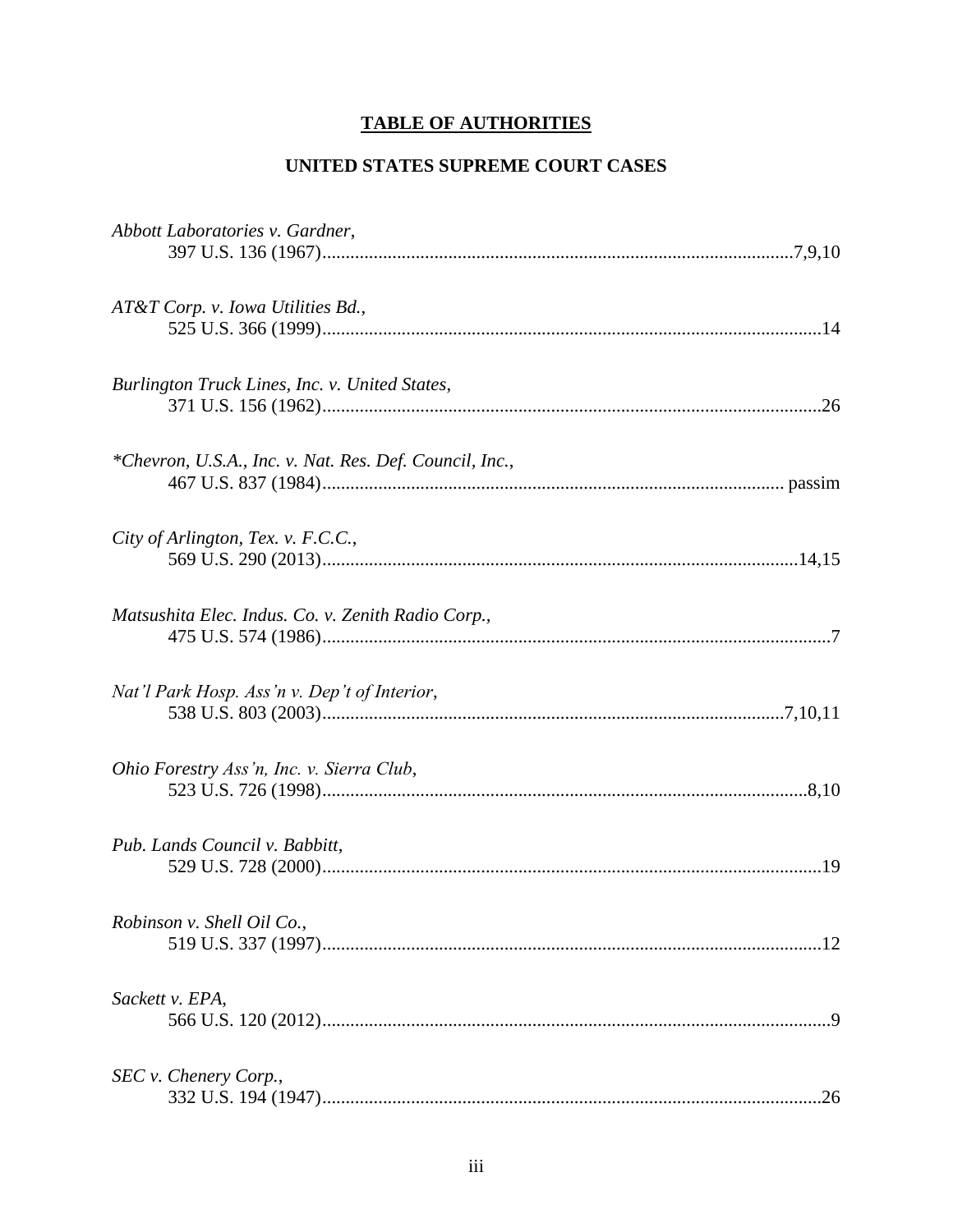| U.S. Army Corps of Engineers v. Hawkes Co., Inc., |  |
|---------------------------------------------------|--|
| Utility Air Regulatory Group. v. E.P.A.,          |  |
| Whitman v. American Trucking Ass'ns,              |  |
|                                                   |  |

## **CIRCUIT COURT OF APPEALS CASES**

| *American Farm Bureau Federation v. U.S. E.P.A., |
|--------------------------------------------------|
| American Iron and Steel Institute v. EPA,        |
| Appalachian Power Co. v. EPA,                    |
| Ctr. for Native Ecosystems v. Cables,            |
| Conservation Law Foundation, Inc. v. Pruitt,     |
| *Dioxin/Organochlorine Ctr. v. Clark,            |
| *Friends of Earth, Inc. v. E.P.A,                |
| Longview Fibre Co. v. Rasmussen,                 |
| Nat'l Org. for Marriage, Inc. v. Walsh,          |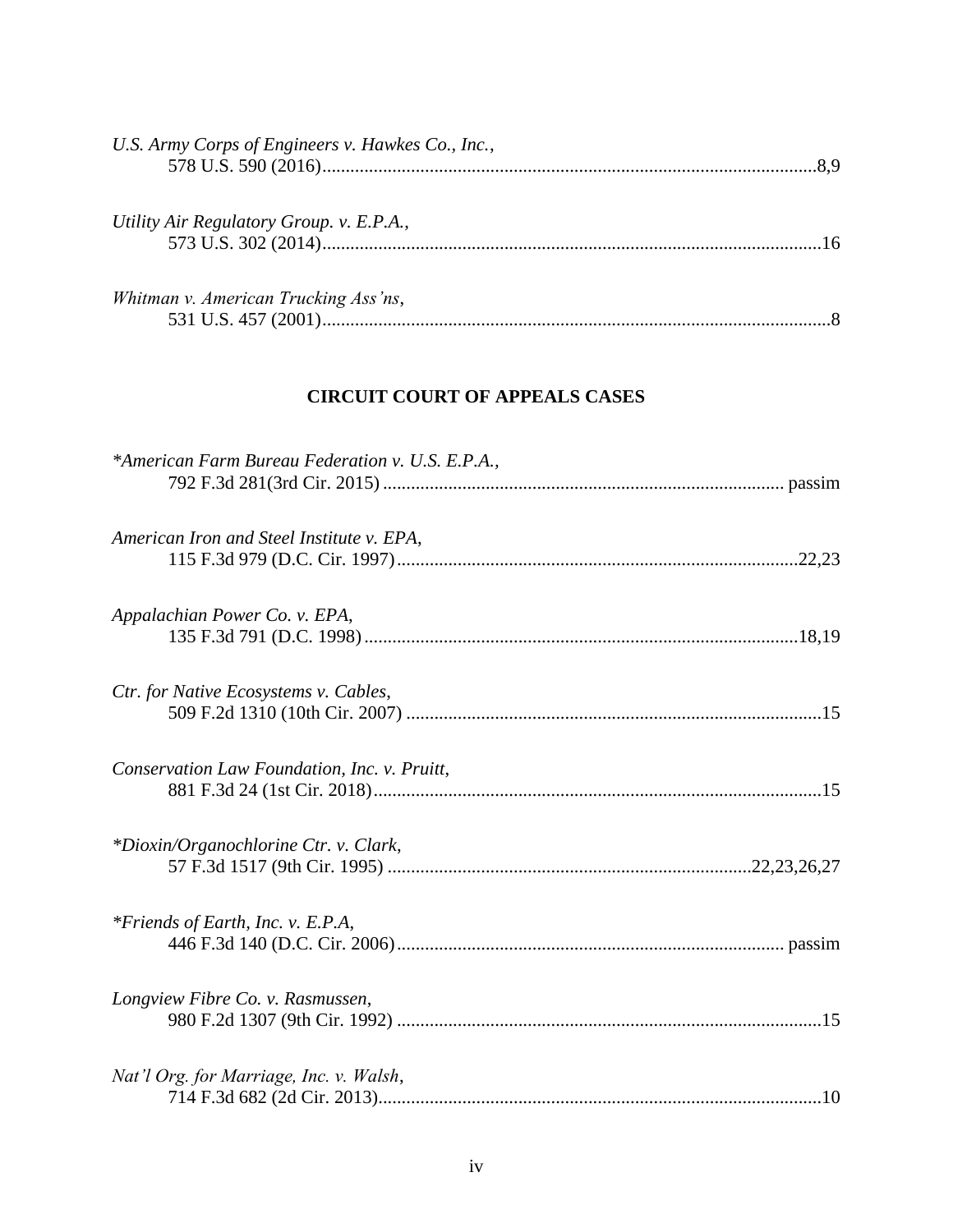| <b>OTHER CASES</b> |  |  |
|--------------------|--|--|
|                    |  |  |
|                    |  |  |
|                    |  |  |
|                    |  |  |
|                    |  |  |
|                    |  |  |
|                    |  |  |
|                    |  |  |
|                    |  |  |

| Anacostia Riverkeeper, Inc. v. Jackson,        |     |
|------------------------------------------------|-----|
| Envt'l Prot. Info. Ctr. v. Pacific Lumber Co., | .24 |
| City of Arcadia, v. U.S. EPA,                  | 26  |

## **STATUTES**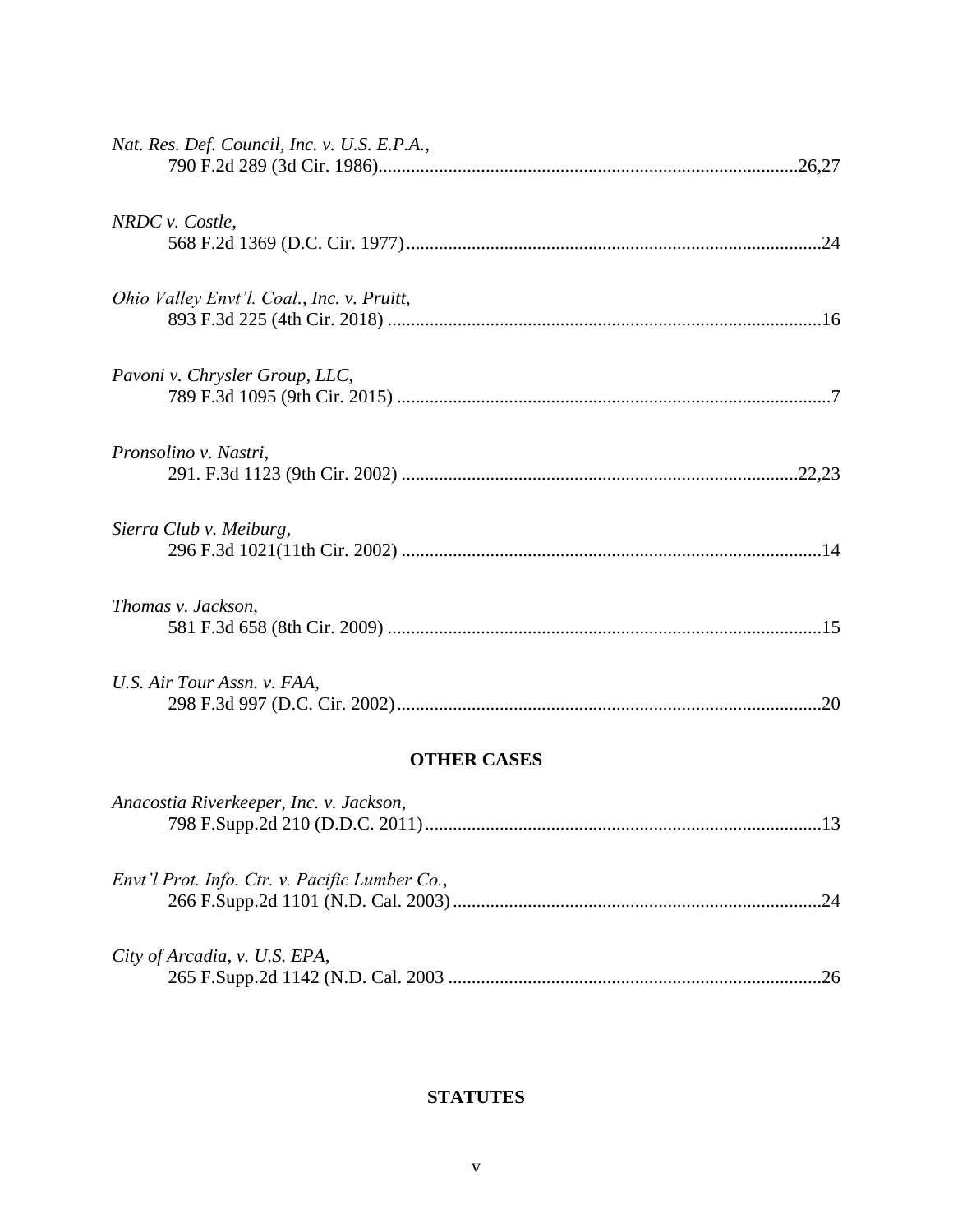## FEDERAL REGULATIONS

| Definition of Solid Waste                                                                                                                                                                                                            |  |
|--------------------------------------------------------------------------------------------------------------------------------------------------------------------------------------------------------------------------------------|--|
| *Environmental Protection Agency Definitions                                                                                                                                                                                         |  |
| Revisions to the Water Quality Planning and Management Regulation and Revisions to the<br>National Pollutant Discharge Elimination System Program in Support of Revisions to the Water<br>Quality Planning and Management Regulation |  |
| <i>*Total Maximum Daily Loads Under Clean Water Act</i>                                                                                                                                                                              |  |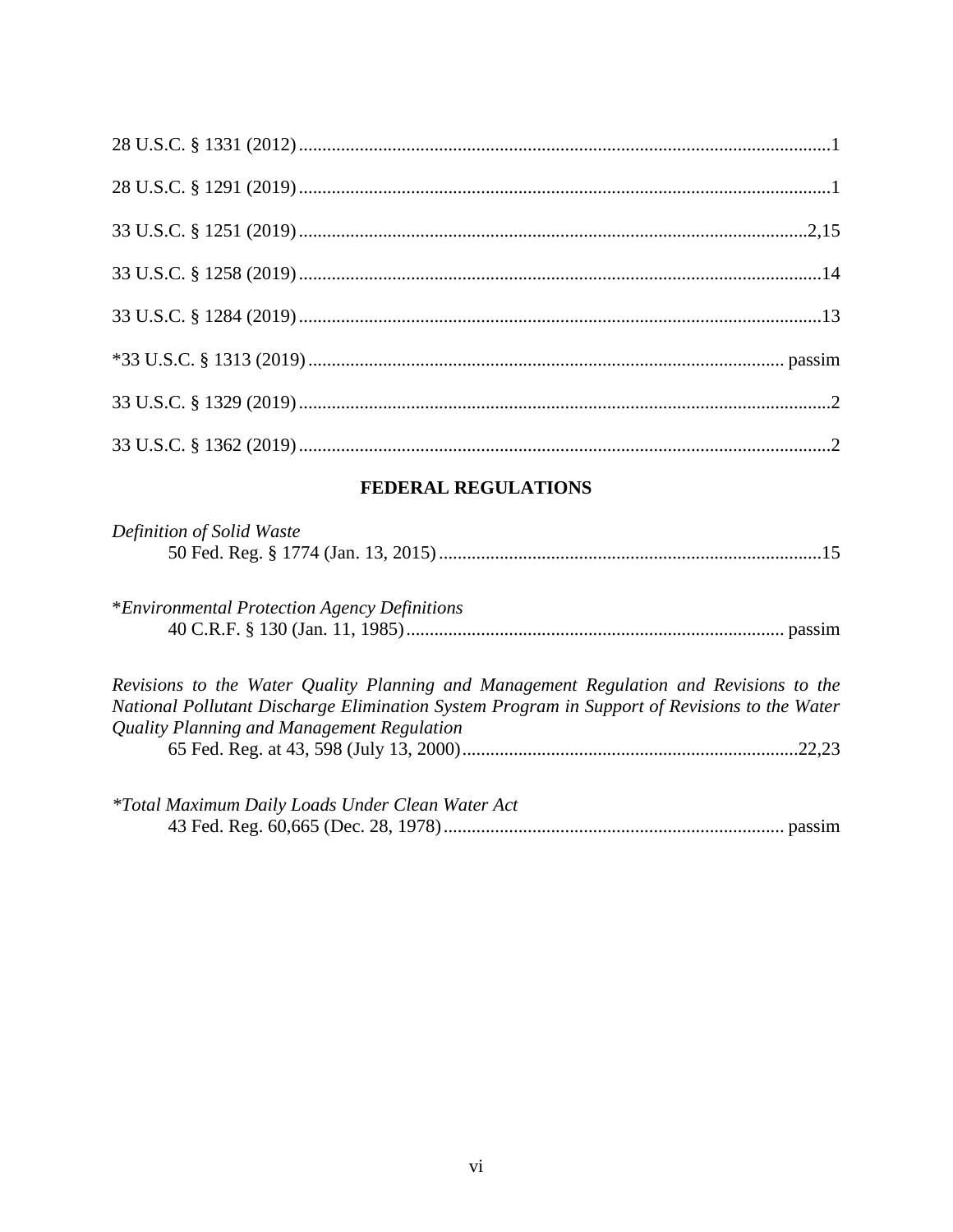#### **JURISDICTIONAL STATEMENT**

Chesaplain Lake Watch ("Chesaplain") and the State of New Union (together "Appellants"), appeal an Opinion and Order which granted partial summary judgment against Appellants and for the Environmental Protection Agency ("EPA"), entered August 15, 2021, by the Honorable Judge Remus in the United States District Court for the District of New Union. The District Court exercised federal question jurisdiction pursuant to 28 U.S.C. §1331 (2012) and jurisdiction for the Administrative Procedure Act under APA §702. Appellants filed a timely Notice of Appeal, and the U.S. Court of Appeals for the Twelfth Circuit has valid jurisdiction over the appeal pursuant to  $28$  U.S.C  $\S$  1291 (2019).

#### **STATEMENT OF THE ISSUES**

- I. Is EPA's determination to use its authority under the Clean Water Act to supplant the New Union Chesaplain Watershed TMDL with its own TMDL ripe for review?
- II. Is EPA's determination to reject the CWIP on the grounds that the TMDL failed to include wasteload allocations and load allocations contrary to law, as an incorrect interpretation of the term "total maximum daily load" in CWA  $\S 303(d)$ ?
- III. Does an annual pollution loading reduction phased over five years violate the Clean Water Act's "Total Maximum Daily Load" requirements?
- IV. Is a BMP pollution reductions credit arbitrary and capricious and an abuse of discretion, due to the lack of assurance of BMP implementation?

#### **STATEMENT OF THE FACTS**

## **I. The Clean Water Act**

Congress passed the Clean Water Act ("CWA") in 1972 to "restore and maintain the chemical, physical, and biological integrity of the Nation's waters." 33 U.S.C. § 1251(a). As part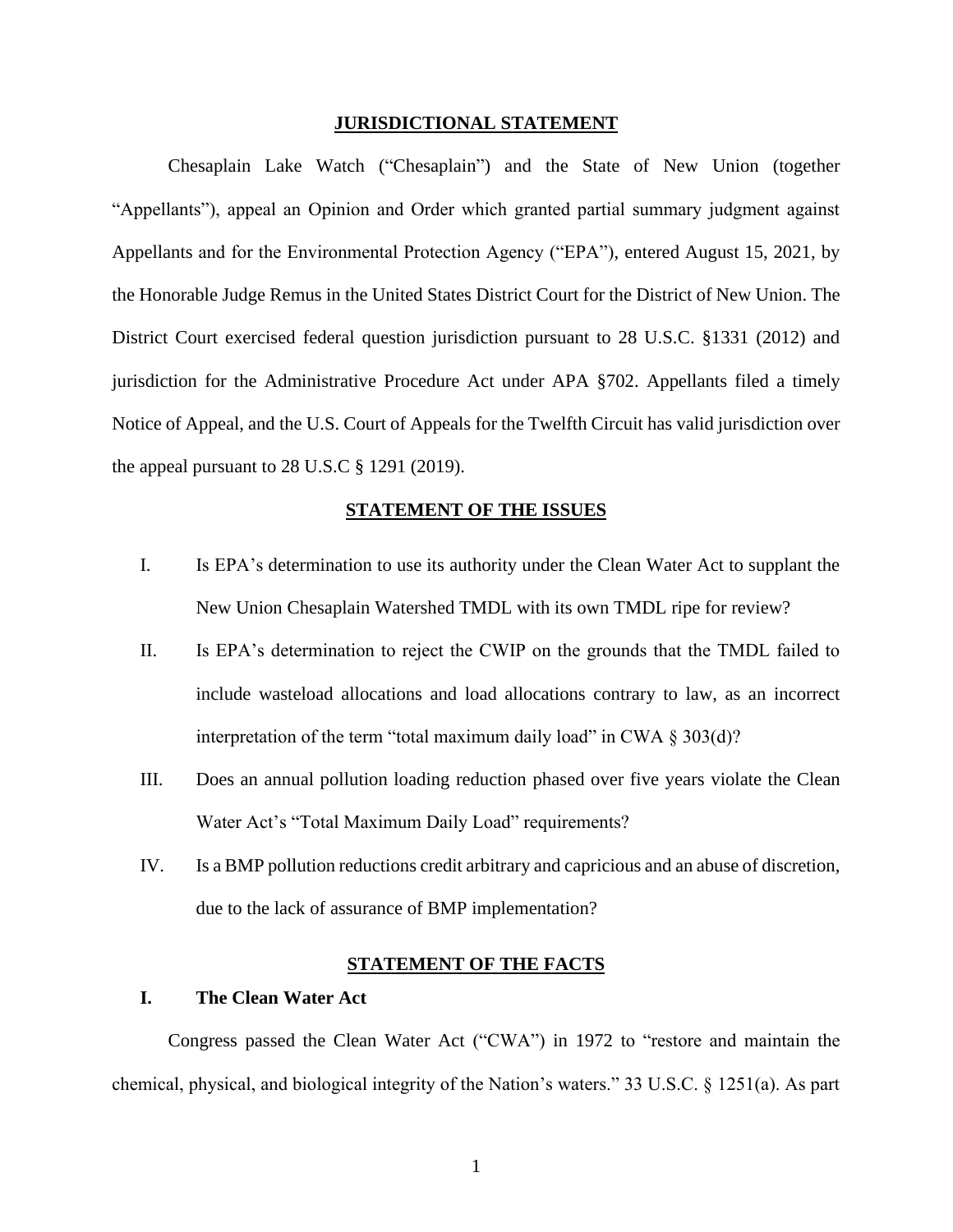of its comprehensive framework for water quality regulation, Congress requires the States to adopt water quality standards ("WQS") that limit effluent discharge into its navigable waters. 33 U.S.C. § 1313(a)(3)(A). Such standards must set out the designated uses ("DUs") of the waters involved and be sufficiently stringent in limiting effluent discharge to maintain the quality required for those uses, and to "protect the public health or welfare  $\dots$ ." 33 U.S.C. § 1313(c)(2)(A). The EPA Administrator will promulgate standards to replace State WQS the Administrator finds to be deficient. 33 U.S.C. § 1313(c)(3).

As part of its ongoing requirements, each State must identify waters for which the set effluent limitations lack the stringency required to implement the applicable WQS and make those waters a regulatory priority. 33 U.S.C. § 1313(d)(1)(A). The State must then set total maximum daily loads ("TMDLs") for those waters, limiting the amount of pollutants which the EPA has found suitable for regulation that may be discharged into those waters. 33 U.S.C. § 1313(d)(1)(C). If a State fails to adopt WQS or TMDLs in accordance with the requirements, the Administrator will establish loads that meet the requirements of the CWA. 33 U.S.C.  $\S$  1313(d)(2).

EPA has the authority and responsibility to directly regulate point sources as defined by 33 U.S.C. § 1362(14), to which the WQS and TMDL permitting scheme apply. EPA is also entitled to submissions from the Governor of each State delineating the management strategies for nonpoint sources as necessary to meet WQS. 33 U.S.C. § 1329(a)(1). These State management programs must include "an identification of the best management practices and measures which will be undertaken to reduce pollutant loadings" as required by the WQS. 33 U.S.C. §  $1329(b)(2)(A)$ .

#### **II. Deterioration of the Chesaplain Watershed**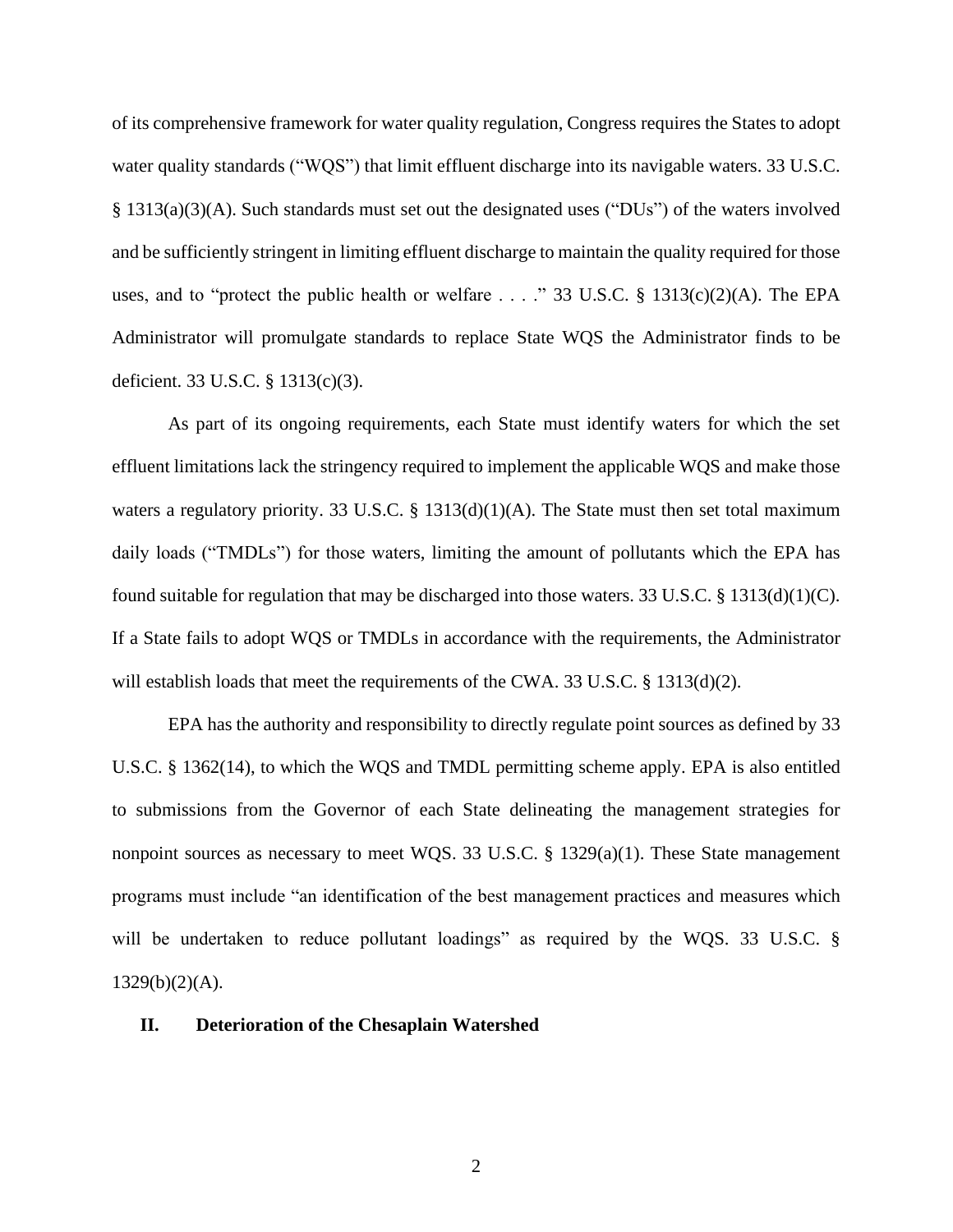Lake Chesaplain once "enjoyed excellent water quality" and was considered among "the highest water qualities of the state." Record at 7-8. Under the New Union WQS, Lake Chesaplain had designated uses ranging from drinking water, swimming, and fish propagation. *Id.* at 8. A robust ecosystem lent itself to recreational activities like fishing and hiking; industries such as tourism, lumber, and agriculture; and augmented property values. *Id.* at 7. The idyllic lake saw a rapid expansion of polluting influences in the 1990s, causing a visible decline in the water quality. *Id.* Specifically, ten concentrated animal feeding operations (CAFOs) and a large-scale slaughterhouse began operating while home construction in the area skyrocketed. *Id.* A 2012 study by the Lake Chesaplain Study Commission (the Chesaplain Commission) revealed that increased pollution led to the phosphorous levels rising to 0.034 mg/l at times—more than double the maximum healthy amount. *Id.* at 8. Algae mats bloomed in response, making the waters of Lake Chesaplain murky and odorous. *Id.* at 7-8. Eventually, the algae caused the dissolved oxygen (DO) in Lake Chesaplain to plummet to 3 mg/l, well below the 5 mg/l standard and the levels required to support the designated use of fishing. *Id.* at 8. By 2010, Lake Chesaplain had become unsuitable for swimming or fishing, while property values and tourism sank. *Id.* at 7-8.

In the 2014 triennial WQS review, the New Union Division of Fisheries and Environmental Control (DOFEC) adopted the 0.014 mg/l phosphorus recommendation of the 2012 Chesaplain Report. *Id.* at 8. DOFEC subsequently included Lake Chesaplain in its submission of impaired waters to EPA. *Id.* DOFEC failed to include a TMDL for Lake Chesaplain in its submission, to which the EPA did not object. *Id.* After Chesaplain Lake Watch (CLW) threatened suit if the organizations did not conduct TMDL rulemaking, DOFEC began a state notice-and-comment period to establish a TMDL for Lake Chesaplain. *Id.*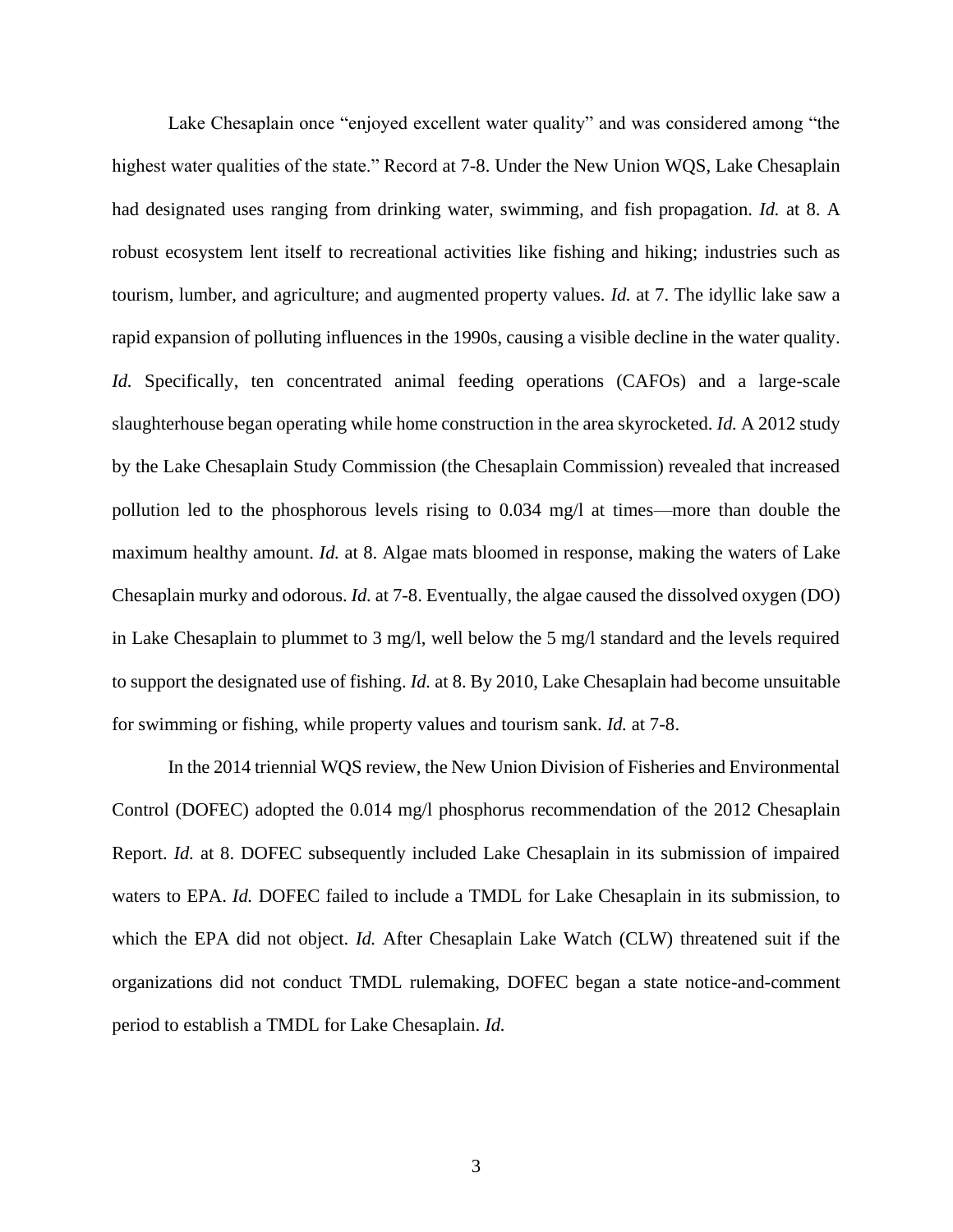In July 2016, the Chesaplain Commission released a supplemental report quantifying the amount of annual phosphorus attributable to each source around Lake Chesaplain. *Id.* at 8-9. Of the 180 megatons (mt) of phosphorus dumped into Lake Chesaplain in 2015, 61.9 mt approximately one-third—came from two point sources: the Chesaplain Mills STP and the Chesaplain Slaughterhouse. *Id.* at 8. Nonpoint sources totaled 85.8 mt of phosphorous loading approximately one-half of the 180 mt total. *Id.* at 9. Of the nonpoint sources, the CAFOs alone loaded nearly one-third of the 180 mt total. *Id.* Finally, roughly one-sixth of the loading came from natural sources. *Id.* Altogether, the Chesplain Commission found that the annual maximum loading needed to be cut down to 120 mt in order to restore Lake Chesaplain's WQS compliance. *Id.* at 8- 9. These scientific conclusions went substantively unchallenged. *Id.* at 9.

In October 2017, DOFEC proposed a loading reduction for both the point sources and nonpoint sources, to be phased in by one-fifth of the required amount each year over five years. *Id.* Under this implementation plan, point sources would have their effluent loading limited via permitting, while nonpoint sources would be incentivized through Best Management Practice credits (BMPs). *Id.* The CAFOs and lakefront homeowners—together making up over one-third of the 180 mt total loading in 2015—protested the proposed BMPs. CLW also objected to the BMPs as unenforceable, instead supporting an implementation plan that achieved the 120 mt goal by eliminating discharge from both point sources. *Id.* DOFEC responded in July 2018 by promulgating a TMDL that consisted solely of a 120 mt annual maximum. *Id.* EPA supplanted that plan with the original five-year phased design, now called the Chesaplain Watershed Implementation Plan (CWIP). *Id.* The CWIP functions via permit controls on only the point sources, merely contemplating BMPs for nonpoint sources at the discretion of the State. *Id.* at 10. In undisputed fact, New Union had abandoned plans for BMPs due to political opposition and has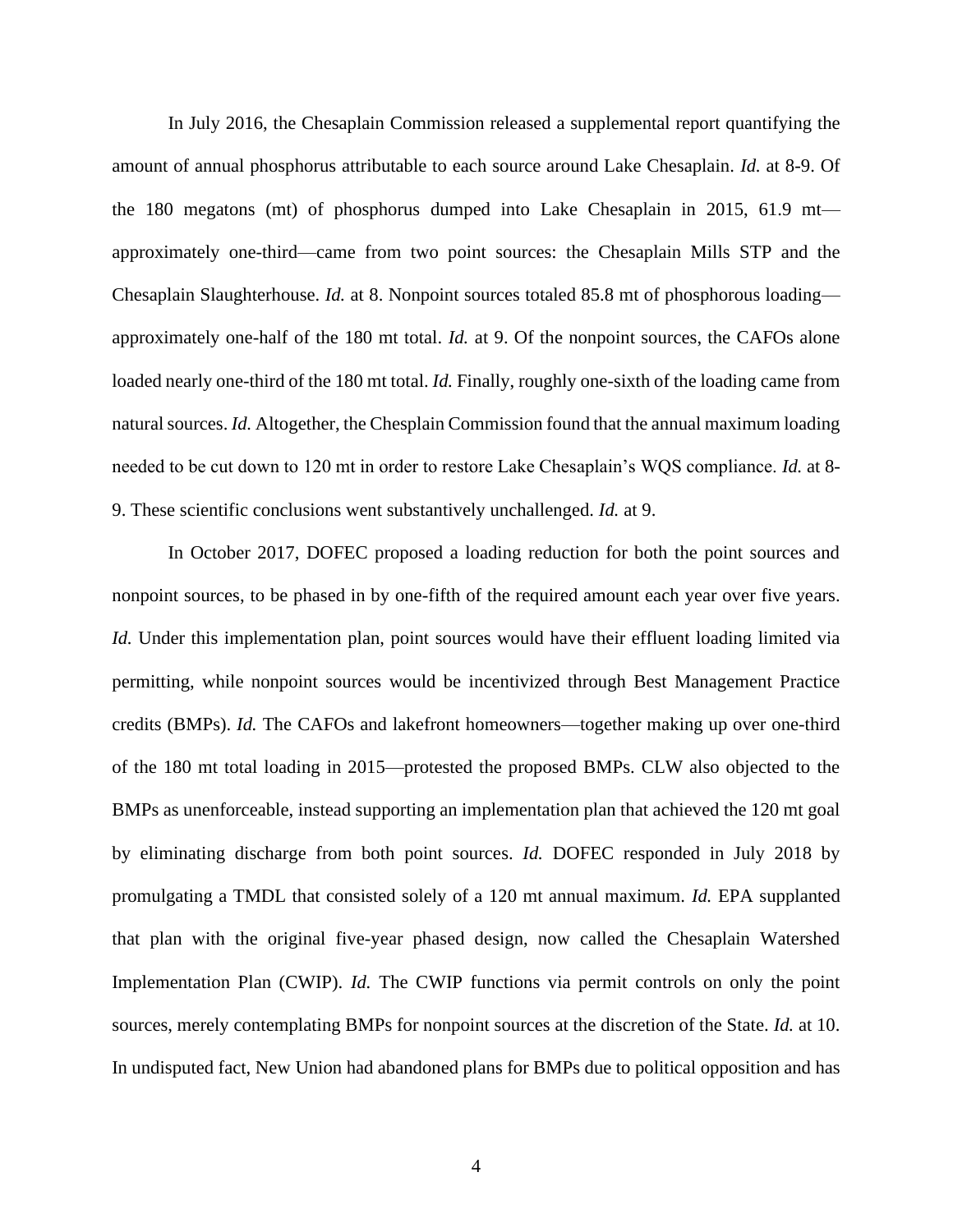taken no action at any point to implement them. *Id.* at 16. The CWIP also includes load allocations ("LAs") and wasteload allocations ("WLAs") for each source of pollution, to which New Union objected. *Id.* at 10, 12.

#### **III. Procedural History**

Appellants filed separate actions against EPA in New Union District Court, pursuant to the judicial review provisions of the Administrative Procedure Act ("APA"). Record at 10. On January 14, 2020, Chesaplain challenged specific aspects of EPA's plan as contrary to law under the CWA. *Id.* at 4. On February 15, 2020, New Union sought to invalidate EPA's rejection of its TMDLs and the regulations on which EPA based its authority to do so. *Id.* at 5. The District Court granted unopposed motions to consolidate the two actions. *Id.* at 10. All three parties filed cross-motions for summary judgment. *Id.* at 5.

The District Court first denied in part EPA's motion for summary judgment, finding the issues presented were ripe for judicial review. *Id.* at 5, 12. The District Court then granted in part and denied in part summary judgment to Chesaplain, agreeing that the phased TMDL was contrary to law but holding that EPA may accept the hypothetical BMP credits. *Id.* at 15-16. Finally, the District Court granted New Union's motion to invalidate EPA's replacement of the state implementation plan with its own, holding the inclusion of WLAs and LAs was invalid because the word "total" in the phrase "total maximum daily load" was not ambiguous. *Id.* at 5, 14. This appeal followed. *Id.* at 2.

#### **SUMMARY OF THE ARGUMENT**

The district court correctly held that the merits of this action are ripe for review, and that EPA's understanding of the word "daily" in the phrase "total maximum daily load" was impermissibly broad. The court incorrectly found EPA's inclusion of load allocations in the CWIP contrary to law. The court also erred in permitting the EPA to accept purely theoretical BMPs in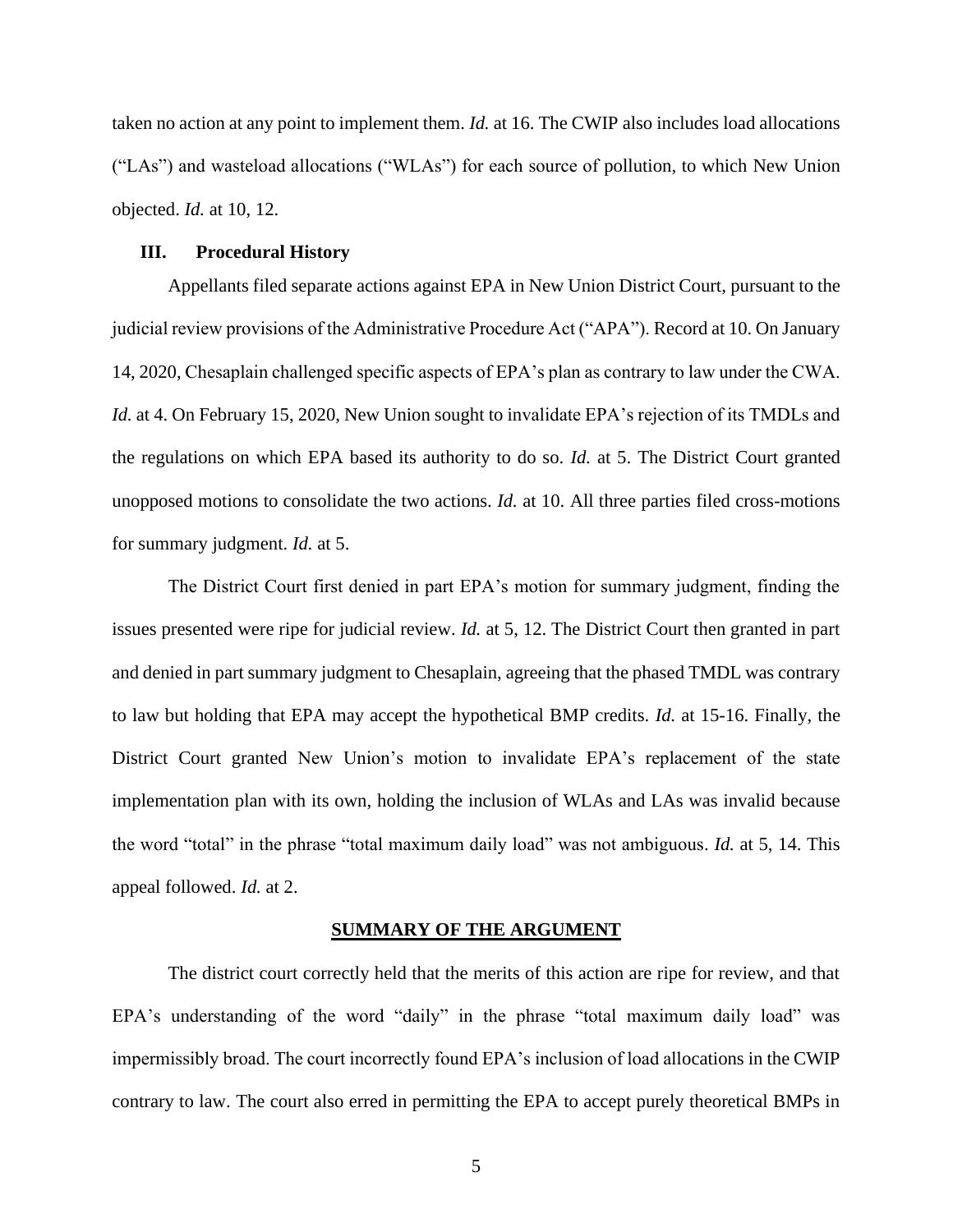the absence of assurance of BMP implementation. Broadly, The CWA should be interpreted to provide the highest possible protection for the navigable waters of the United States because Congress established it with high goals and tight deadlines.

This case is ripe for review because the facts of the record have fully developed as they pertain to the legal issues involved. Lake Chesaplain has violated its statutory water quality standards for at least two decades, to economic and environmental detriment. EPA's use of regulatory authority creates legal obligations enforceable through the provisions of the CWA. Judicial review of these issues is appropriate.

EPA may include LAs and WLAs in its implementation plan under the *Chevron* deference test. The word "total" is ambiguous in its plain meaning and the context of the CWA, EPA's inclusive reading of the term is permissible, and EPA has interpreted "total" as it does here for many years with numerous courts affirmatively citing EPA's own definition.

An annual TMDL phased in over five years violates the requirements of the CWA because the word "daily" has a plain meaning that settles the matter under *Chevron*. Even if the term is found to be ambiguous, EPA's interpretation of the term is permissible. The single Circuit Court of Appeal that found to the contrary misunderstood the structure of the CWA's regulation.

EPA acted arbitrarily and capriciously by accepting purely theoretical BMP credits which the State of New Union demonstrably has no intention to implement. The only enforceable provisions of the CWIP—indeed, the only provisions that were ever likely to be enforced—fail to bring Lake Chesaplain into attainment of the unchallenged water quality standards.

#### **STANDARD OF REVIEW**

The U.S. District Court for the District of New Union erred as a matter of law when it granted partial summary judgment against Appellants. Thus, this court should review the decision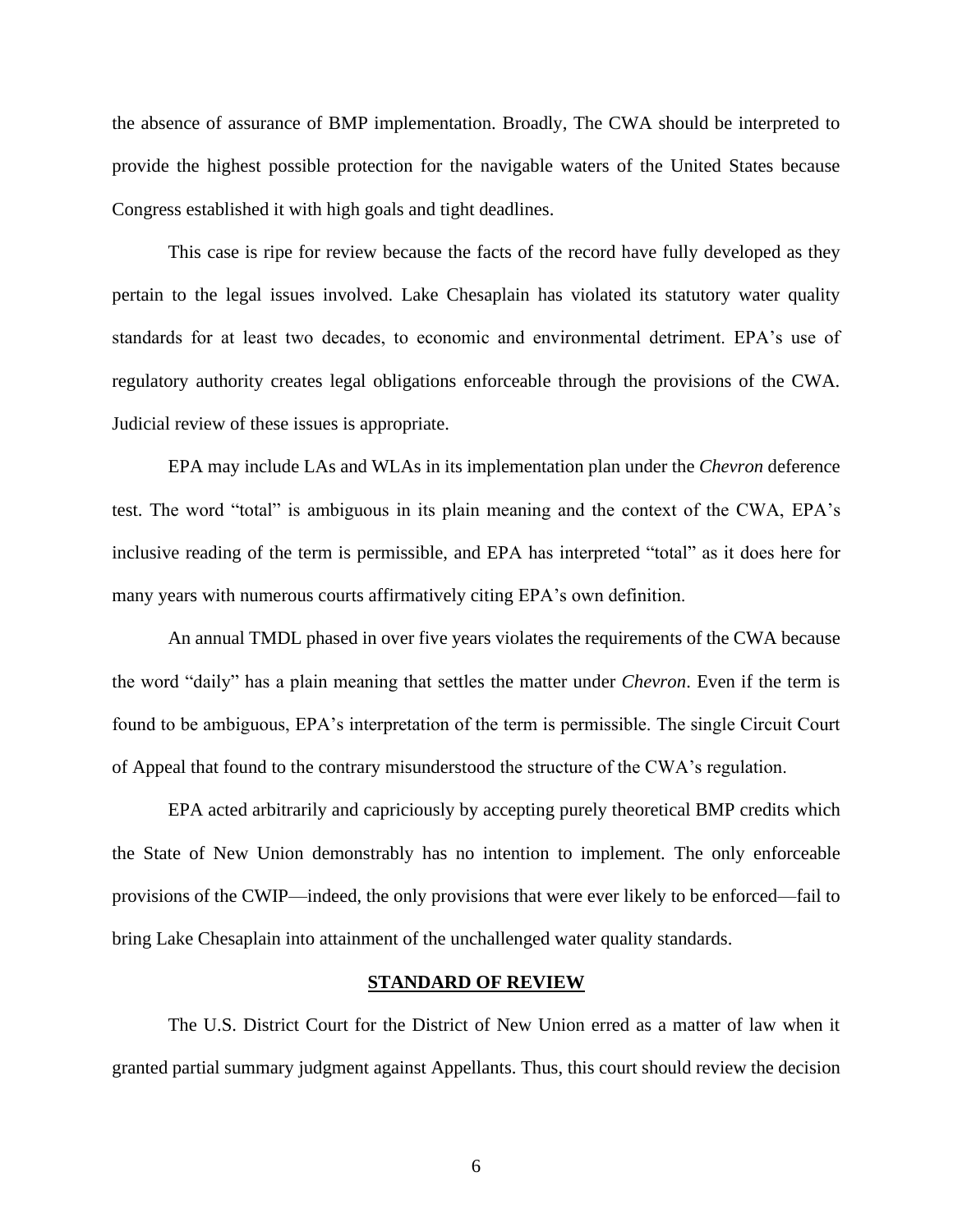de novo. *See Pavoni v. Chrysler Grp., LLC*, 789 F.3d 1095, 1098 (9th Cir. 2015) ("[T]he district court incorrectly applied the relevant substantive law."). Under the de novo standard, the evidence is viewed as a whole and "in the light most favorable to the party opposing the motion." *Id.* (citing *Matsushita Elec. Indus. Co. v. Zenith Radio Corp.*, 475 U.S. 574, 587 (1986)). The district court's legal determinations are entitled to little or no deference. *Pavoni*, 789 F.2d at 1098.

#### **ARGUMENT**

## **I. EPA ADOPTION OF THE CWIP SATISFIES THE RIPENESS DOCTRINE AND IS AVAILABLE FOR JUDICIAL REVIEW.**

The Supreme Court has established that a determination of ripeness requires the reviewing court to evaluate two factors: "the fitness of the issues for judicial decision" and "the hardship to the parties of withholding court consideration." *Abbott Laboratories v. Gardner*, 387 U.S. 136, 149 (1967). This Court should uphold the New Union District Court's denial of summary judgment to EPA on the issue of ripeness because the issues in this case are fit for review and will cause hardship to the parties involved. Cases regarding statutory interpretation, sporting facts sufficiently developed to decide the issues, are fit for judicial review.

## **a. The present case is ripe for judicial review, given the fitness of the issues and the risk of genuine hardship to the parties.**

In considering fitness, the Supreme Court asks whether the issue is purely legal, constitutes final agency action, and does not significantly require further factual development. *Nat'l Park Hosp. Ass'n v. Dep't of Interior*, 538 U.S. 803, 812 (2003). *See also Iowa League of Cities v. EPA*, 711 F.3d 844, 867 (8th Cir. 2013) ("Fitness rests primarily on whether a case would benefit from further factual development, and therefore cases presenting purely legal questions are more likely to be fit for judicial review.") (internal quotations omitted). The facts of the present case are fit for judicial review according to all three of the Supreme Court's factors.

i. *An agency's statutory interpretation is a purely legal question.*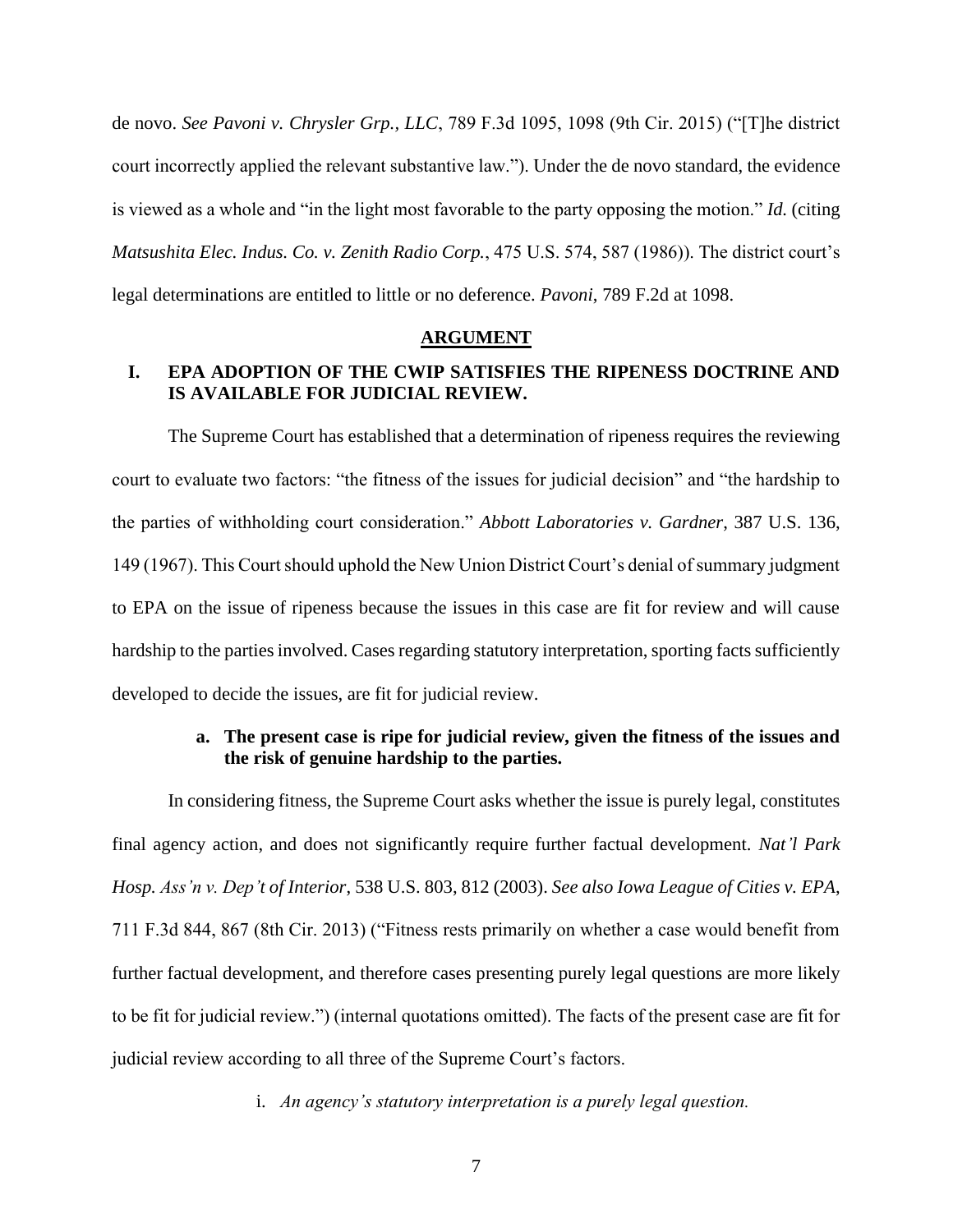The issues presented here are purely legal because they revolve entirely around statutory interpretation by an agency. If a question "is purely one of statutory interpretation that would not 'benefit from further factual development of the issues presented,'" then that question is purely legal under the ripeness doctrine. *Whitman v. American Trucking Ass'ns.*, 531 U.S. 457, 479 (2001) (quoting *Ohio Forestry Ass'n, Inc. v. Sierra Club*, 523 U.S. 726, 733 (1998)). *Whitman* saw the plaintiffs challenge an EPA interpretation of its authority to create standards under the Clean Air Act. 531 U.S. at 463. The Supreme Court further found the challenge ripe because judicial review would not "'inappropriately interfere with further administrative action,' since the EPA has concluded its consideration of the implementation issue." *Id.* at 479 (quoting *Ohio Forestry*, 523 U.S. at 733).

As in *Whitman*, the three substantive issues presented here revolve around EPA's interpretation of an environmentally focused authorizing statute. Record at 2. Further, EPA has "concluded its consideration of the implementation issue" per *Whitman* and *Ohio Forestry* by adopting an implementation plan that places all future obligations on New Union, without need for further EPA consideration. Record at 10.

#### ii. *EPA's adoption of the CWIP TMDLs is a "final agency action".*

The Administrative Procedure Act subjects "final agency action" to judicial review. 5 U.S.C. § 704. The Supreme Court has held that agency action is "final" for APA purposes if it both marks the consummation of the agency's decision-making process and determines rights or obligations. *U.S. Army Corps of Engineers v. Hawkes Co., Inc.*, 578 U.S. 590, 597 (2016). The possibility of further revision under the CWA does not make EPA's action here any less final, as review upon new information is a "common characteristic of agency action, and does not make an otherwise definitive decision nonfinal." *Id.* at 598. In *Hawkes*, the Supreme Court held that by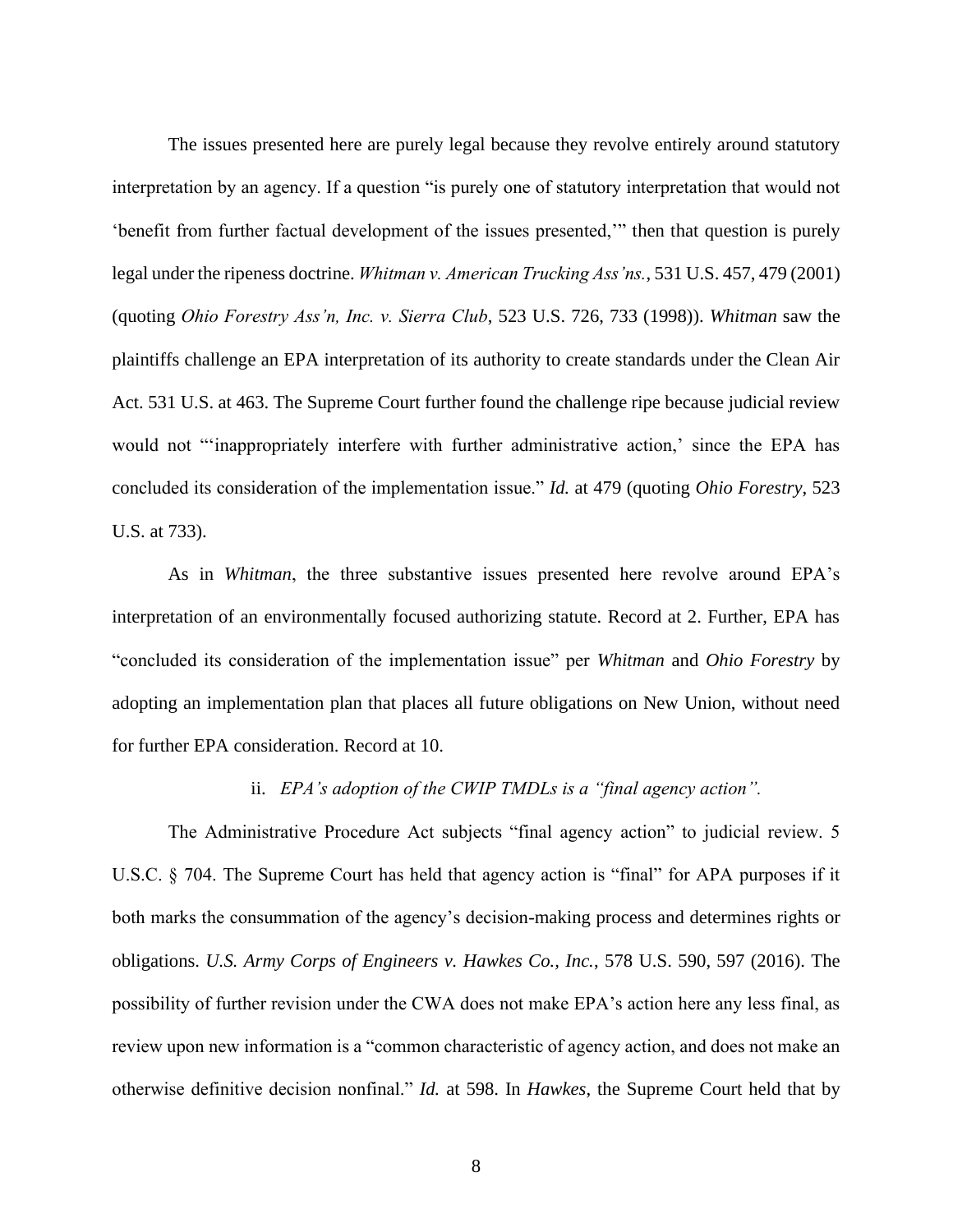issuing a determination under statutory authority, the Army Corps of Engineers "for all practical purposes 'has ruled definitively'" and thus conducted a final agency action. *Id.* (citing *Sackett v. EPA*, 566 U.S. 120, 132 (2012)). The action by EPA here fulfills both requirements of the *Hawkes Co.* inquiry.

In this case, EPA has clearly consummated its decisionmaking process. The CWA obligates EPA to approve or disapprove of states' water quality implementation plans. 33 U.S.C. § 1313(c)(3). If EPA disapproves, the CWA requires states to adopt the changes in order to bring their implementation plans into compliance. *Id.* Should states fail to do so, EPA will promulgate its own implementation plan as a rule, which is the end of EPA's involvement in the requirements of the section. *Id.* Here, EPA disapproved of the implementation plan adopted by New Union for Lake Chesaplain, promulgating its own. Record at 10. In doing so, EPA incorporated the public comments from DOFEC's notice-and-comment rulemaking into its record. *Id.* As in *Hawkes Co.*, the agency has promulgated a binding rule under statutory authority and thus consummated its decision-making process.

EPA's action here has also created clear legal obligations. The Supreme Court in *Sackett* held that EPA's compliance order constituted final agency action because the order legally obligated the plaintiffs to act according to an agency-approved plan. 566 U.S. at 126. The creation of an obligation in *Sackett* is analogous to the present case, where EPA has also used its authority under the Clean Water Act to force compliance with its rule. Record at 10.

#### iii. *The facts in this case are fully developed.*

The Supreme Court in *Abbott Labs* found the challenged agency action to be fit for review because both sides had moved for summary judgment on a final agency determination, indicating that no factual disputes remained to be adjudicated. 387 U.S. at 149. Conversely, the Supreme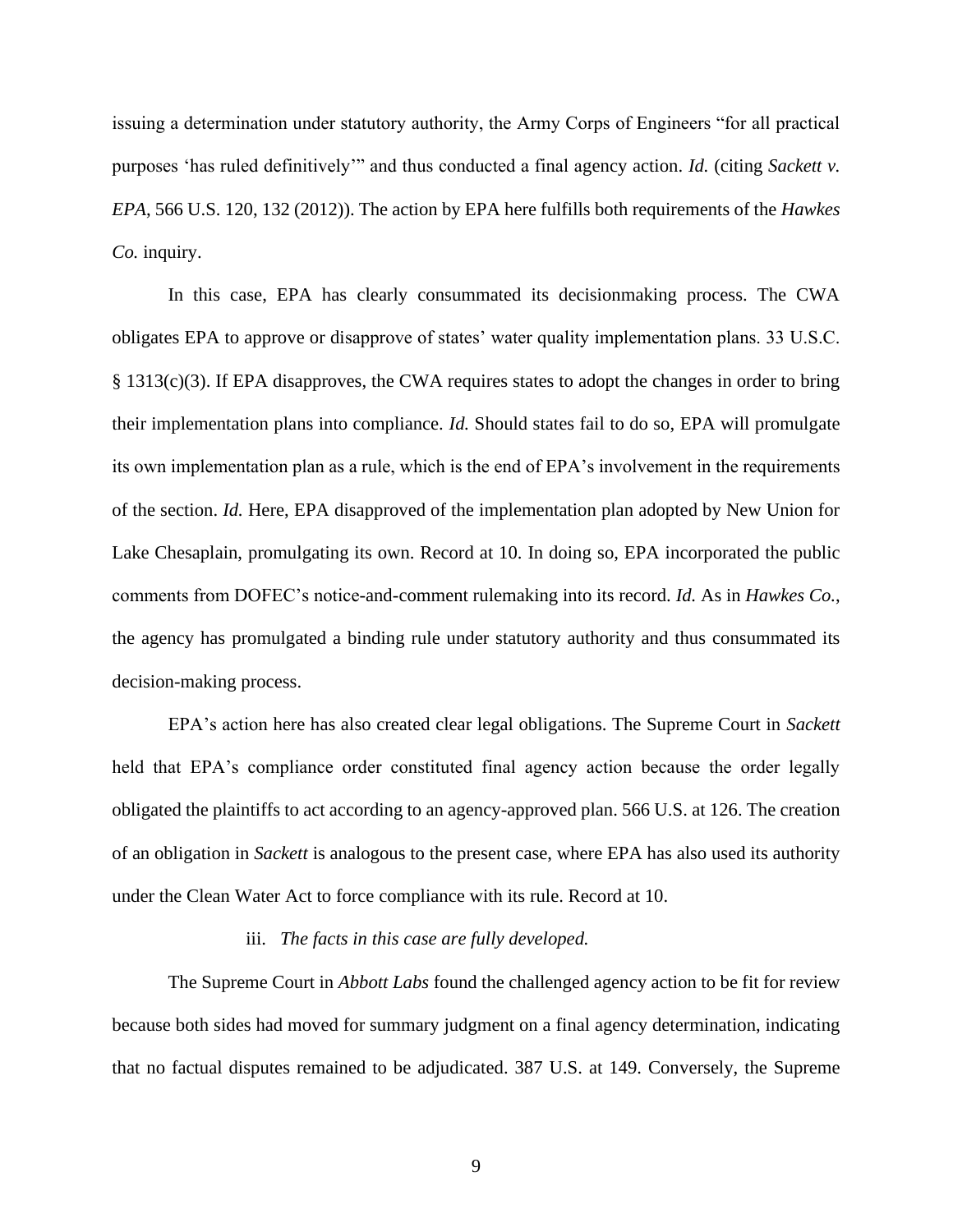Court in *National Park Hospitality Ass'n* found the issue before it to be unripe because, despite its purely legal nature and status as a final agency action, further factual development would better equip the Court to grapple with the legal issues presented. *538 U.S. at 812*; *compare American Farm Bureau Fed'n v. U.S. EPA, 792 F.3d 281, 293 (3d Cir. 2015)* ("Here the parties present a purely legal dispute on a well-developed record about the EPA's process of promulgating a TMDL.")

No further factual development would be relevant to deciding the issues presented in this case. *See Nat'l Org. for Marriage, Inc. v. Walsh*, 714 F.3d 682, 691 (2d Cir. 2013) ("What future contingencies remain . . . are not determinative of the questions before us.") As in *Abbott Labs*, all parties agreed that the case should be decided based on existing law and the record and moved for summary judgment in the trial stage. Record at 4-5. The administrative record in this case spans thirty years, including two comprehensive and unchallenged scientific reports delineating Lake Chesaplain's steep environmental decline. Record at 9. The case before the Court here "presents legal questions and there is a concrete dispute between the parties." *Walsh*, 714 F.3d at 691 (internal quotation marks omitted). As such, "[t]he issues presented have sharpened into a live case which is fit for judicial decision." *Id.* (internal quotation marks omitted).

## **b. Appellants are at risk of genuine hardship if EPA improperly interprets its statutory responsibility or authority in reviewing and supplanting the CWIP.**

The Supreme Court in *Ohio Forestry Ass'n, Inc. v. Sierra Club* explained that a showing of hardship requires either "adverse effects of a strictly legal kind" or "significant practical harm" to the plaintiffs. 523 U.S. 726, 733 (1998) (citing *Abbott Laboratories*, 387 U.S. at 152-54). The Court in that case found neither, saying that the challenged action does not "command anyone to do anything or refrain from doing anything" and that the plaintiff "will have ample opportunity later to bring its legal challenge at a time when harm is more imminent and more certain." *Id.* at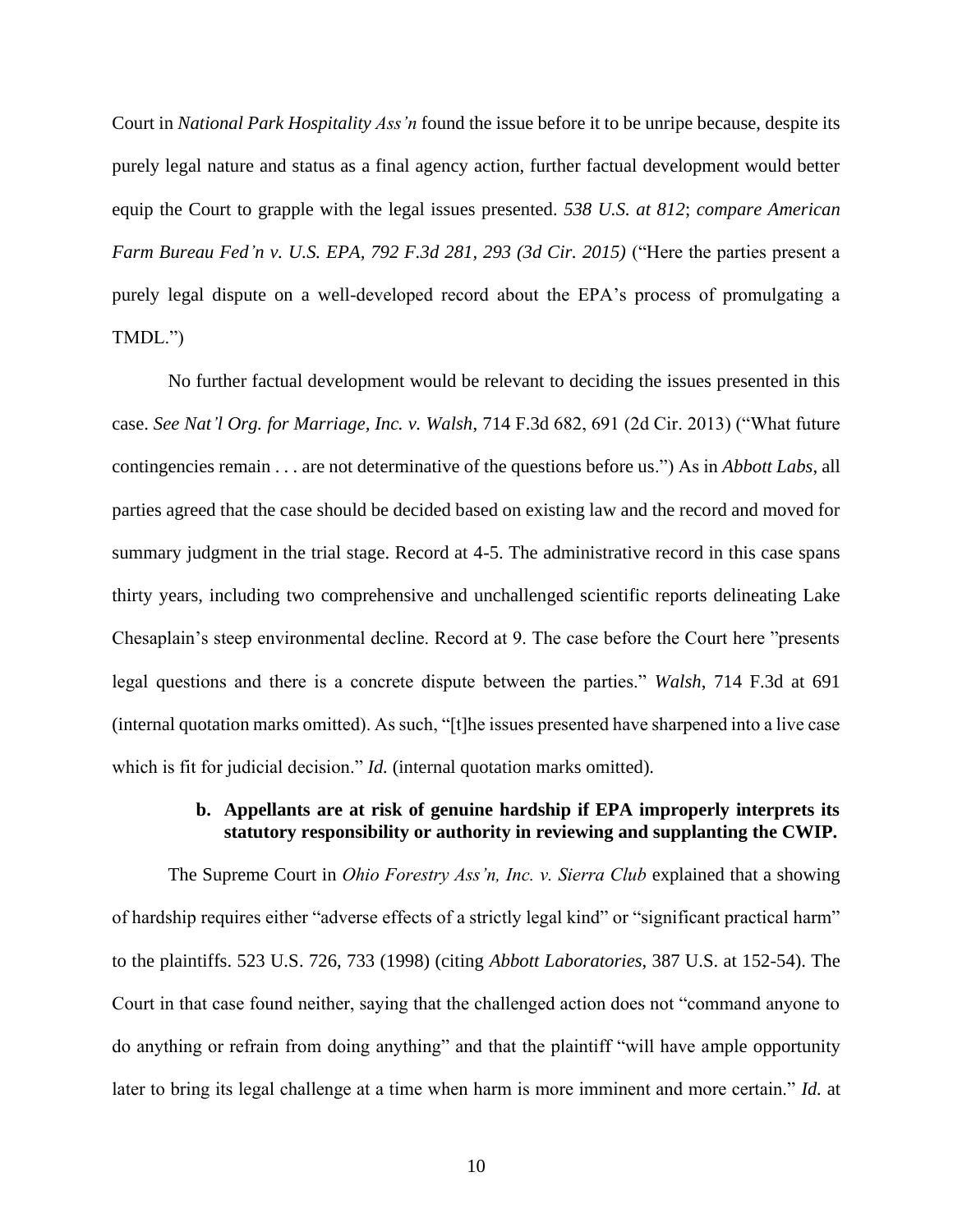733-34. As established above, EPA's action in the present case does create affirmative legal obligations. The situation at Lake Chesaplain also represents harm that is imminent and certain, both to the state litigants and to Chesaplain.

New Union faces mandatory compliance with agency regulation it argues is contrary to law. Record at 11. This regulation carries the force of law under 33 U.S.C. § 1313(c)(3). *Cf. Nat'l Park Hospitality Ass'n*, 538 U.S. at 809 (holding that no hardship existed because the challenged statutory language "cannot be a legislative regulation with the force of law.") The economic harms resulting from Lake Chesaplain's decay have surpassed imminence and become established fact, illustrated by sinking property values and tourism revenue. Record at 7.

Chesaplain also faces continuing harm if this Court withholds judgment. Lake Chesaplain currently violates water quality standards as polluters load an estimated 180 mt of annual phosphorus effluent. Record at 8. The CWIP put forth by EPA guarantees only a 35% reduction in point sources over the next five years. *See id.* at 8-10. This translates to a reduction of effluent loading to approximately 157 mt per year over five years, against an unchallenged scientific determination that annual load must be reduced to 120 mt per year. *Id.* at 8. The harm will therefore continue in violation of the CWA unless New Union implements the contemplated BMP credits, which it has taken no action to do in the three years since adoption of the CWIP. *Id.* at 16. Lake Chesaplain's polluted state is being prolonged by the agency designed to prevent it, so Chesaplain requests that this Court find the issues on appeal ripe for judicial review.

## **II. EPA CAN LAWFULLY INCLUDE WASTELOAD ALLOCATIONS AND LOAD ALLOCATIONS IN ITS PLAN.**

This Court should reverse the District Court's grant of summary judgment in favor of New Union under the Clean Water Act (CWA), § 303(d), 33 U.S.C. §1313(d), and reverse the District Court's vacation of 40 C.F.R.  $\S$  130.2(i) for the following reasons: (A) the word "total" is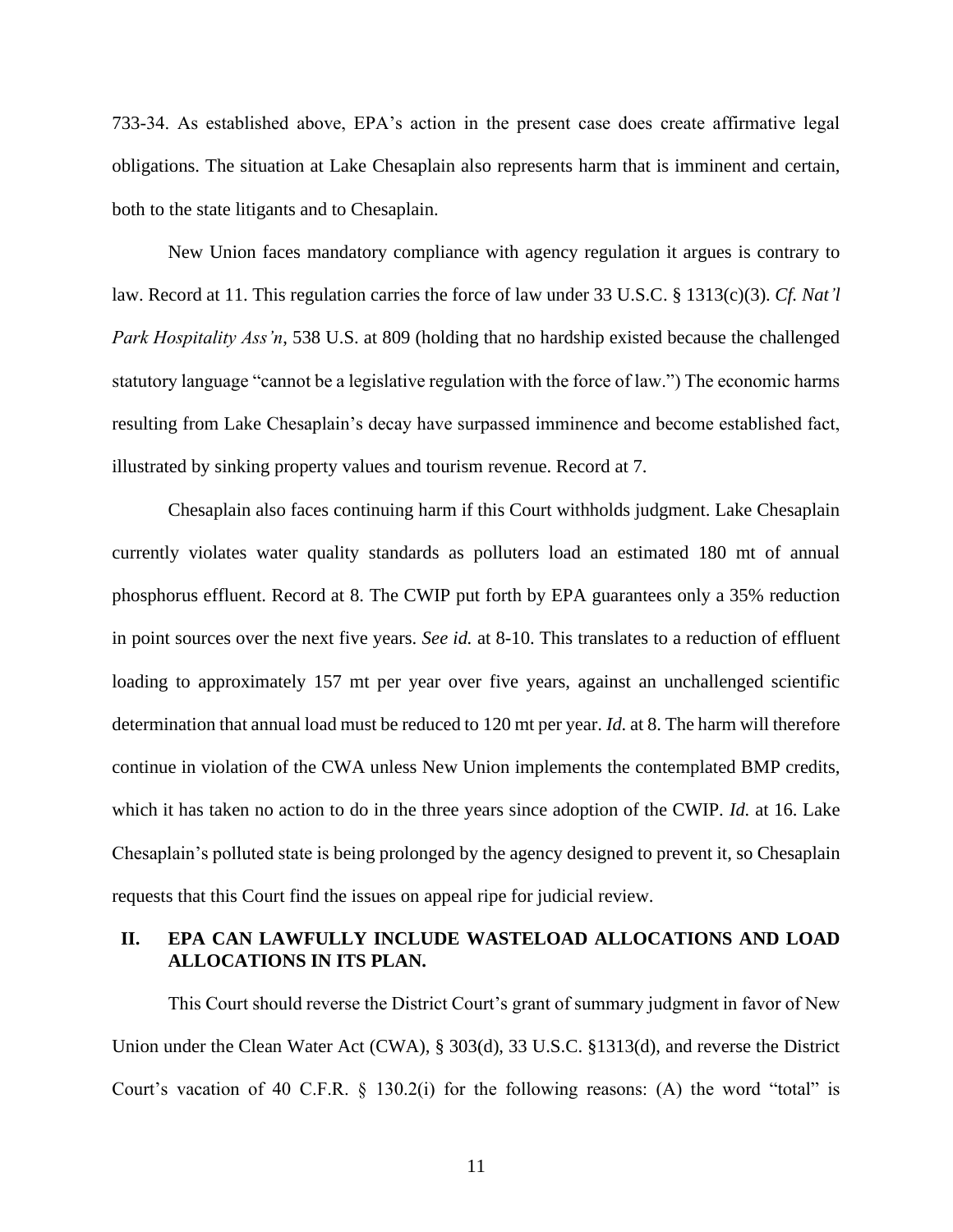ambiguous in its meaning under Step One of the Chevron deference test; and (B) the EPA reasonably interpreted the word "total" under Step Two of the Chevron deference test, in light of the legislative history and structure of the CWA. The Third Circuit in *American Farm Bureau* came to these same conclusions, and the Supreme Court has let their decision stand. 792 F.3d 281 (cert. denied).

#### **a. Congress left the word "total" ambiguous in 33 U.S.C. § 1313(d).**

When a court reviews agency interpretation of a statute, "[f]irst, always, is the question whether Congress has directly spoken to the question at issue." *Chevron, U.S.A., Inc. v. Natural Resources Defense Council, Inc.*, 467 U.S. 837, 842 (1984). "If . . . Congress has not directly addressed the precise question that issue," the reviewing court will grant deference only to a reasonable interpretation by the agency. *Id.* at 843-44. "The plainness or ambiguity of statutory language is determined by reference to the language itself, the specific context in which that language is used, and the broader context of the statute as a whole." *Robinson v. Shell Oil Co.*, 519 U.S. 337, 341 (1997). Here, the statutory language, its immediate context, and its place in the broader scheme all reflect a lack of specific congressional intent, leaving a gap for EPA to fill with its own determination.

## i. *The language of the CWA is ambiguous and does not prohibit EPA from interpreting a "total" load as the sum of specific allocations.*

The plain meaning of the word "total" cannot alone support a denial of judicial deference to EPA's interpretation. Most standard definitions of "total" as an adjective describe adding several quantities in order to form a whole. *E.g. Total*, *Merriam-Webster*, https://www.merriamwebster.com/dictionary/total (last visited Nov. 14, 2021) ("comprising or constituting a whole"); *total*, *Cambridge Dictionary*, https://dictionary.cambridge.org/us/dictionary/english/total (last visited Nov. 14, 2021) ("including everything"). "Total" may also be read as in the phrase "total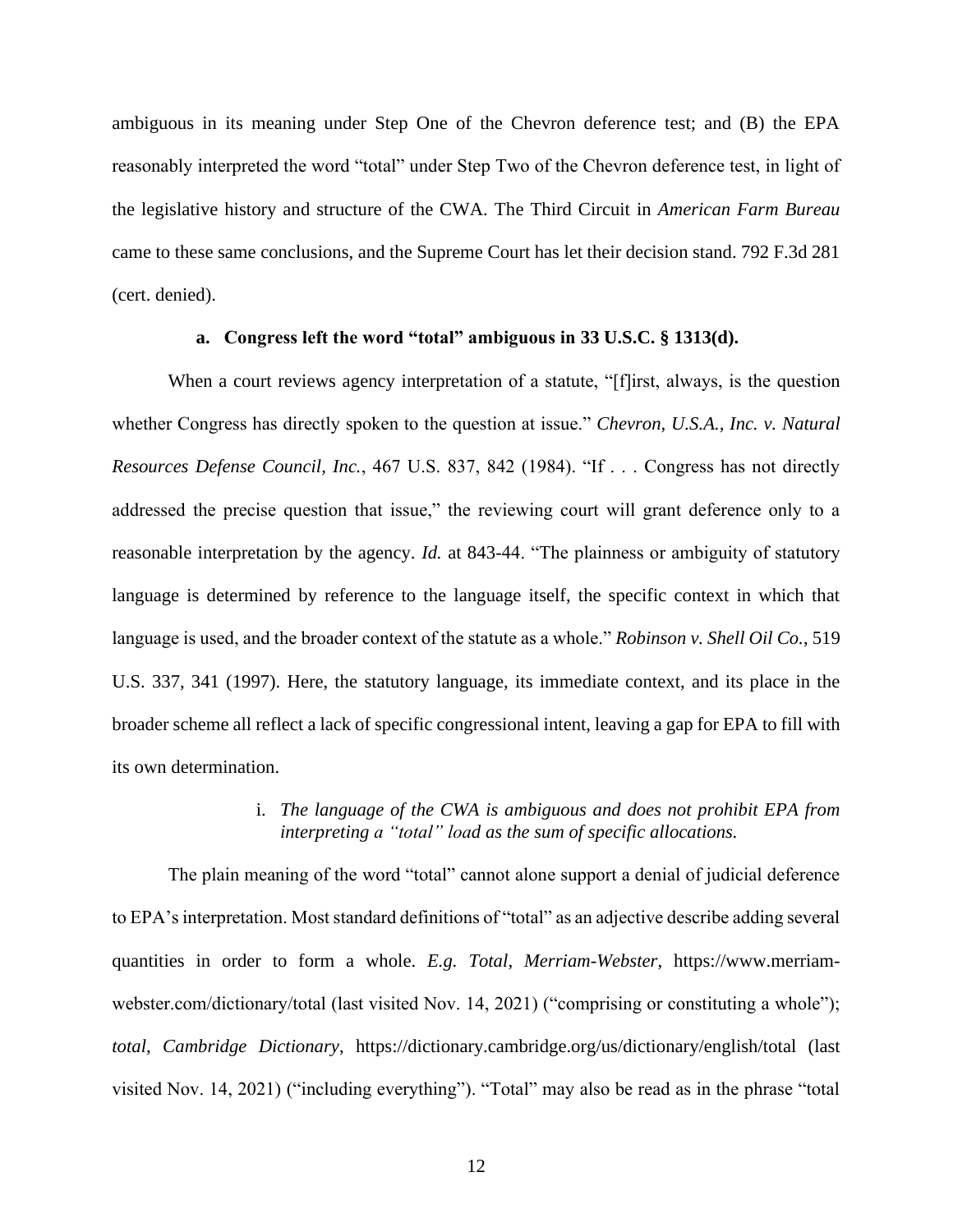amount", referring to the single sum of smaller constituent parts. Additionally, the Third Circuit noted that Congress has used the word "total" to refer to quantities that may be more diverse than can be quantified in a single number, such as the phrase "total quantity of commerce" in the Water Resources Reform and Development Act of 2014. *American Farm Bureau*, 792 F.3d at 297-298 ("It is unclear how 'commerce' can be expressed as a number, and we surmise that 'total' in that context allows the EPA to consider and express a complex mix of activities that affect its judgment.")

Congress provided no definition of "total" in reference to "total maximum daily loads." CWA § 303, 33 U.S.C. § 1313. The Clean Water Act defines "total" as accounting for various factors in other contexts, however. *See* 33 U.S.C. § 1284(b)(1) (instructing the agency to consider "the *total* cost of operation and maintenance of such works *by each user class* (taking into account total waste water loading of such works, the constituent elements of the wastes, and other appropriate factors).") (emphasis added). That language resembles CWA  $\S$  303(d) as it requires consideration of seasonal variations and a margin of safety in determining a total maximum daily load. 33 U.S.C. § 1313(d). The Third Circuit in *American Farm Bureau* rejected a reading of the word "total" that would require such relevant information to be excised. 792 F.3d at 298 ("It would be strange to require the EPA to take into account these specific considerations but at the same time command the agency to excise them from its final product.")

#### ii. *The CWA's structure and purpose permit an inclusive definition of "total".*

The purpose and structure of the CWA equally support a more comprehensive reading of "total". "The CWA was enacted in light of severe threats to the Nation's navigable waters, and it was intended to spur immediate action by both federal and state authorities." *Anacostia Riverkeeper, Inc. v. Jackson*, 798 F.Supp.2d 210, 253 (D.D.C. 2011). In its own words, Congress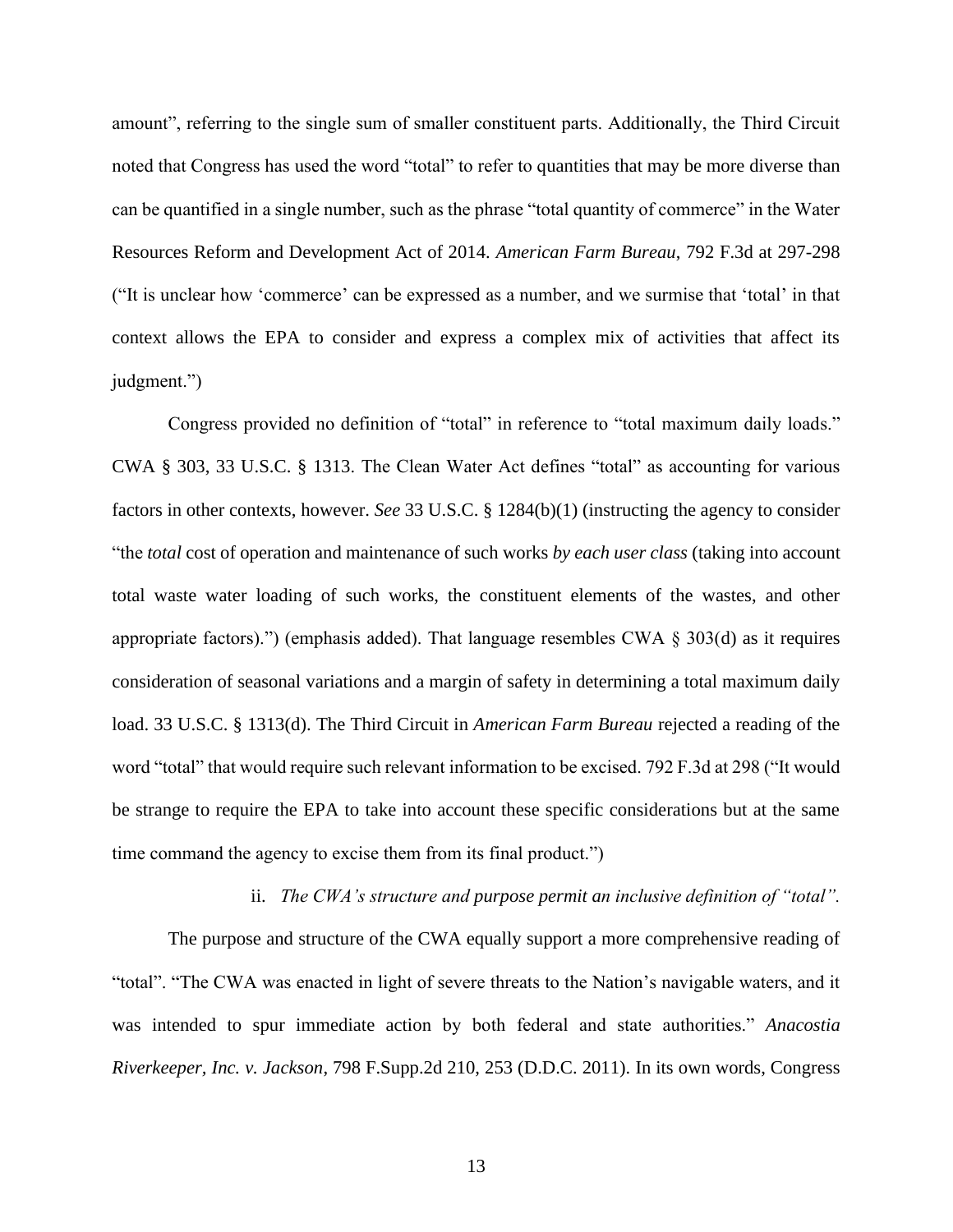passed the Clean Water Act to "restore and maintain the . . . integrity of the Nation's waters." CWA § 303(d), 33 U.S.C.A. § 1258(a). "TMDLs are central to the Clean Water Act's water-quality scheme because . . . they tie together point-source and nonpoint-source pollution issues in a manner that addresses the whole health of the water." *Sierra Club v. Meiburg*, 296 F.3d 1021, 1025 (11th Cir. 2002) (internal quotation marks omitted).

Here, New Union argues that the EPA definition is contrary to the principles of federalism. Record at 12. Contrary to any argument that a comprehensive reading of "total" would infringe on states' rights to self-regulate, the Third Circuit in *American Farm Bureau* also explained that "the TMDL provision 'explicitly supplants state authority by requiring' states to participate in pollution-reduction programs by, in part, submitting a TMDL, 'and the meaning of that phrase . . . is indisputably a question of federal law." 792 F.3d at 302 (quoting *City of Arlington, Tex. v. F.C.C.*, 569 U.S. 290, 305 (2013) (emphasis in original)). The Supreme Court in *City of Arlington* upheld an FCC interpretation of a jurisdictional clause in its statute, affording the agency Chevron deference. 569 U.S. 290. In doing so, the Court explicitly rejected arguments of federalism or "traditional state or local concern." *Id.* at 305 (internal quotation marks omitted). In the present case, as in *City of Arlington* and other cases, "[t]his is, at bottom, a debate not about whether the States will be allowed to do their own thing, but about" whether an agency or the federal courts will "draw the lines to which they must hew." *Id.* (citing *AT&T Corp. v. Iowa Utilities Bd.*, 525 U.S. 366, 379 n.6 (1999) (internal quotation marks omitted)).

## **b. EPA's interpretation of "total" must be granted deference in light of the statute's history and purpose.**

"[I]f the statute is silent or ambiguous with respect to the specific issue, the question for the court is whether the agency's answer is based on a permissible construction of the statute." *Chevron*, 467 U.S. at 844. Permissibility hinges on "whether the Administrator's view . . . is a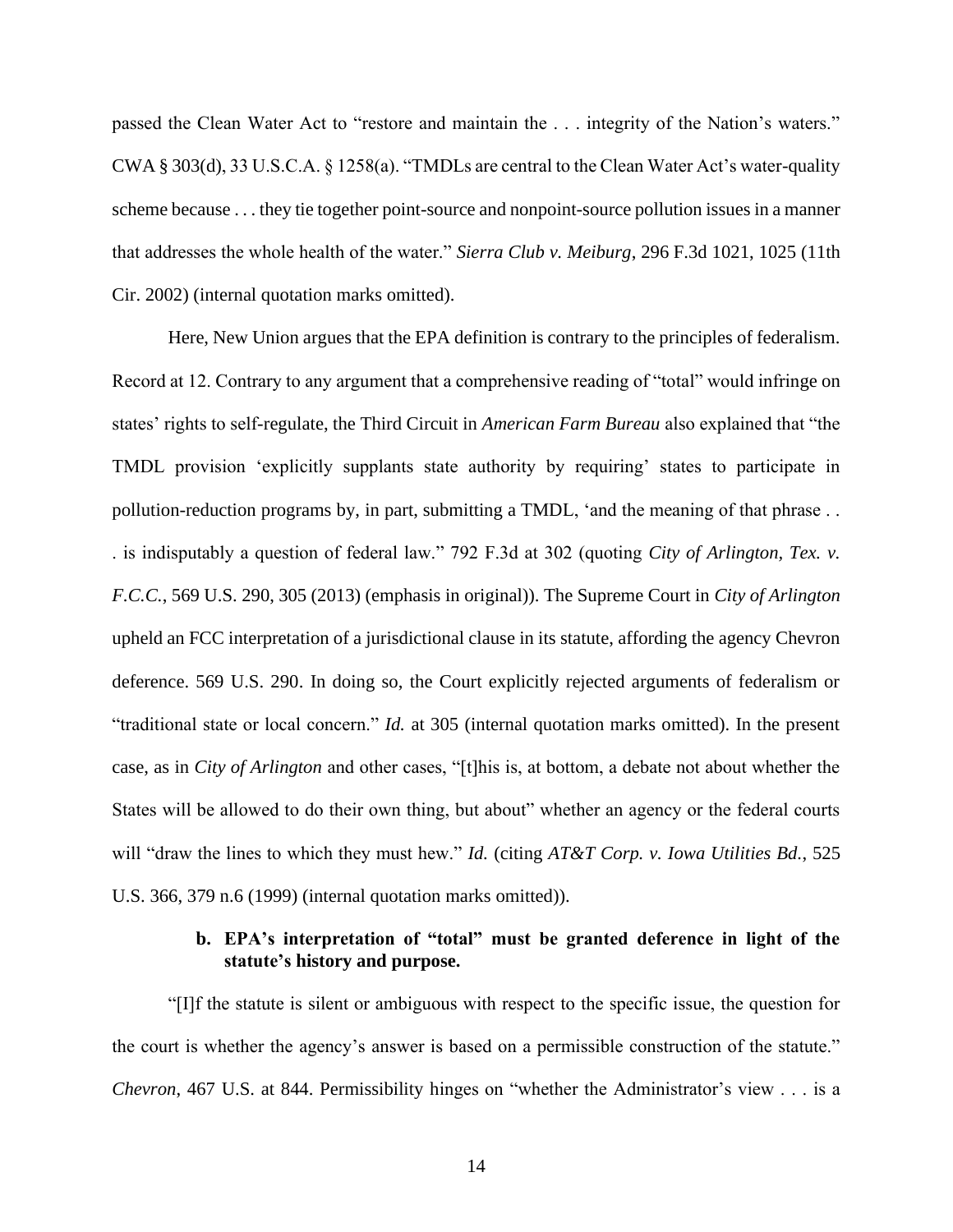reasonable one." *Chevron*, 467 U.S. at 845. The Chevron Court considered legislative history and public policy in making its determination. *Id.* at 859-66. Ultimately, an agency interpretation is "reasonable" if "the agency has stayed within the bounds of its statutory authority". *City of Arlington*, 569 U.S. at 297.

## i. *The CWA bears a clear legislative history that favors the inclusive definition.*

The legislative history alone is dispositive to New Union's claims here. 33 U.S.C.A. § 1313(d)(4)(A) and 33 U.S.C.A. § 1313(d)(4)(B) reference "such total maximum daily load or other waste load allocation . . . ." (emphasis added). While the phrase "waste load allocation" here is tied equivalently to the concept of a TMDL, that language did not exist in the original 1972 language of the Federal Water Pollution Control Act, which was later known with its amendments as the Clean Water Act. 33 U.S.C. § 1151 The phrase first appeared in EPA's own regulations in 1985, where the agency defined a TMDL as "[t]he sum of the individual WLAs for point sources and LAs for nonpoint sources and natural background." 50 Fed. Reg. § 1774-01. Congress then adopted the language in the Water Quality Act of 1987, the second major amendment to the Clean Water Act. 33 U.S.C. §1251 The fact that Congress adopted EPA's own language proves that TMDLs may contain load allocations while remaining within the intent of Congress.

#### ii. *Courts agree with EPA's definition of a TMDL.*

Courts have also accepted EPA's definition of the TMDL without exception. The First, Third, Eighth, Ninth, Tenth, and D.C. Circuits have cited affirmatively to 40 C.F.R. § 130.2(i), the EPA regulatory definition of a TMDL. *Conservation Law Foundation, Inc. v. Pruitt*, 881 F.3d 24, 27 (1st Cir. 2018); *American Farm Bureau*, 792 F.3d at 290; *Thomas v. Jackson*, 581 F.3d 658, 662 (8th Cir. 2009); *Longview Fibre Co. v. Rasmussen*, 980 F.2d 1307, 1310 (9th Cir. 1992); *Ctr. for Native Ecosystems v. Cables*, 509 F.2d 1310, 1319 (10th Cir. 2007); *Friends of Earth, Inc. v.*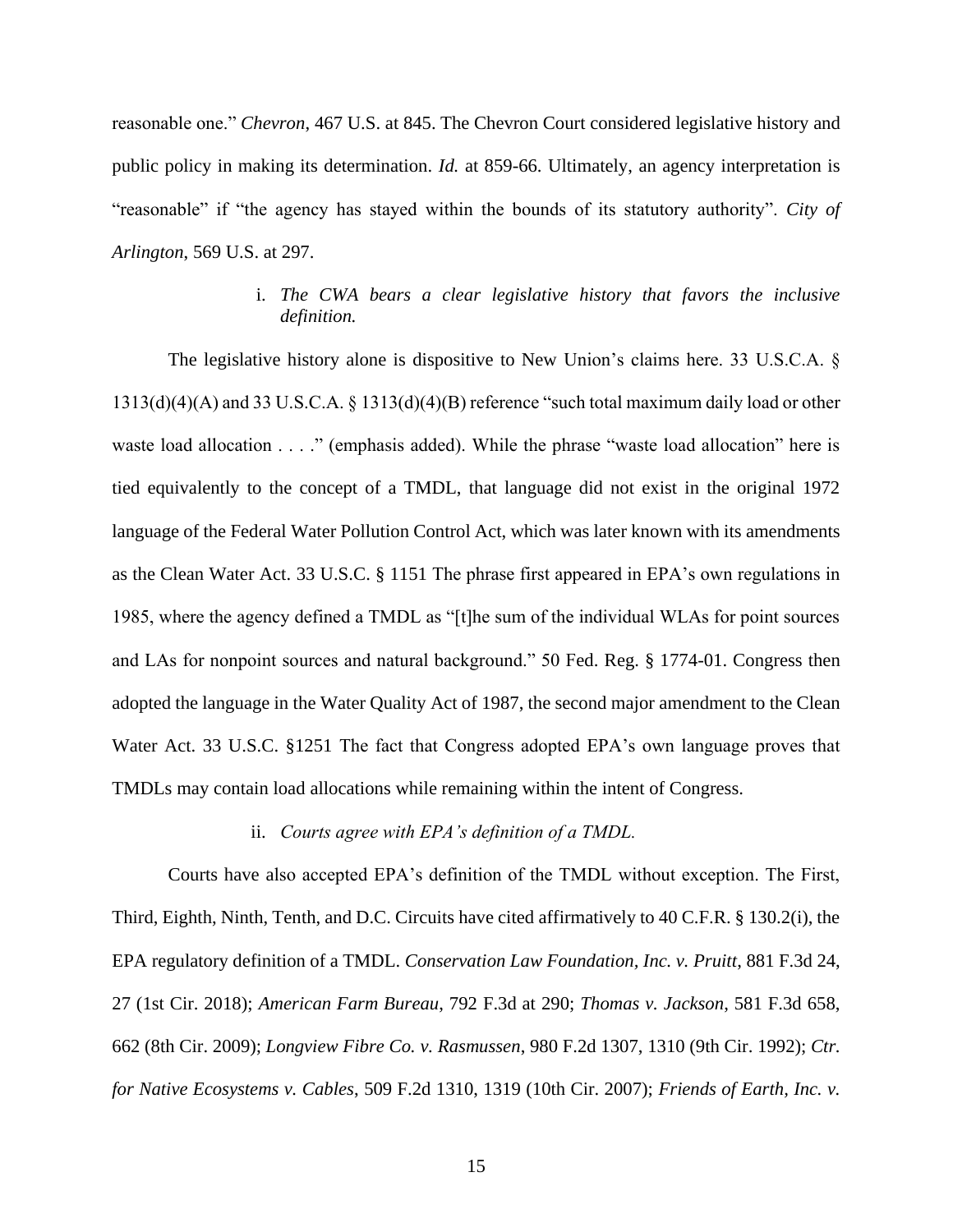*EPA*, 333 F.3d 184, 186 n.5 (D.C. Cir. 2003). The Fourth and Eleventh Circuits have cited to the same section of Chapter 40, which contains EPA's definitions of waste load allocations, load allocations, and TMDLs. *Ohio Valley Environmental Coalition, Inc. v. Pruitt*, 893 F.3d 225, 227 (4th Cir. 2018) (citing the definition of "Water quality standards (WQS)"); *Meiburg*, 296 F.3d at 1025 (citing the definition of "Load or loading"). Of the eight federal circuit courts referencing § 130.2, all have therefore accepted EPA's regulatory definitions regarding the Clean Water Act.

## iii. *The inclusive definition does not expand EPA's power or compromise state autonomy.*

"When a challenge to an agency construction of a statutory provision, fairly conceptualized, really centers on the wisdom of the agency's policy, rather than what is a reasonable choice within a gap left open by Congress, the challenge must fail." *Chevron*, 467 U.S. at 866. The district court in this case characterizes EPA's longstanding definition of "total" as "expansive" and constituting "a dramatic expansion of EPA's regulatory jurisdiction . . . ." Record at 14. The Supreme Court rejected such alarmist arguments in *Utility Air Regulatory Group v. E.P.A.*, which involved a challenge to EPA interpretation of the Clean Air Act. 573 U.S. 302, 314 (2014). The EPA in *Utility Air* interpreted the Clean Air Act to permit the application of Best Available Control Technology standards to sources that were already regulated under the Act's permitting scheme. *Id.* at 312-13. The Court explained that the suggested regulation "is not so disastrously unworkable, and need not result in such a dramatic expansion of authority, as to convince us that EPA's interpretation is unreasonable." *Id.* at 332.

*Utility Air* closely resembles the present case, wherein "[w]e are not talking about extending EPA jurisdiction . . . but about moderately increasing the demands EPA . . . can make of entities already subject to its regulation." *Id.* The Court reasoned further that EPA's demands under the newer interpretation will be of a substantially similar character to those traditionally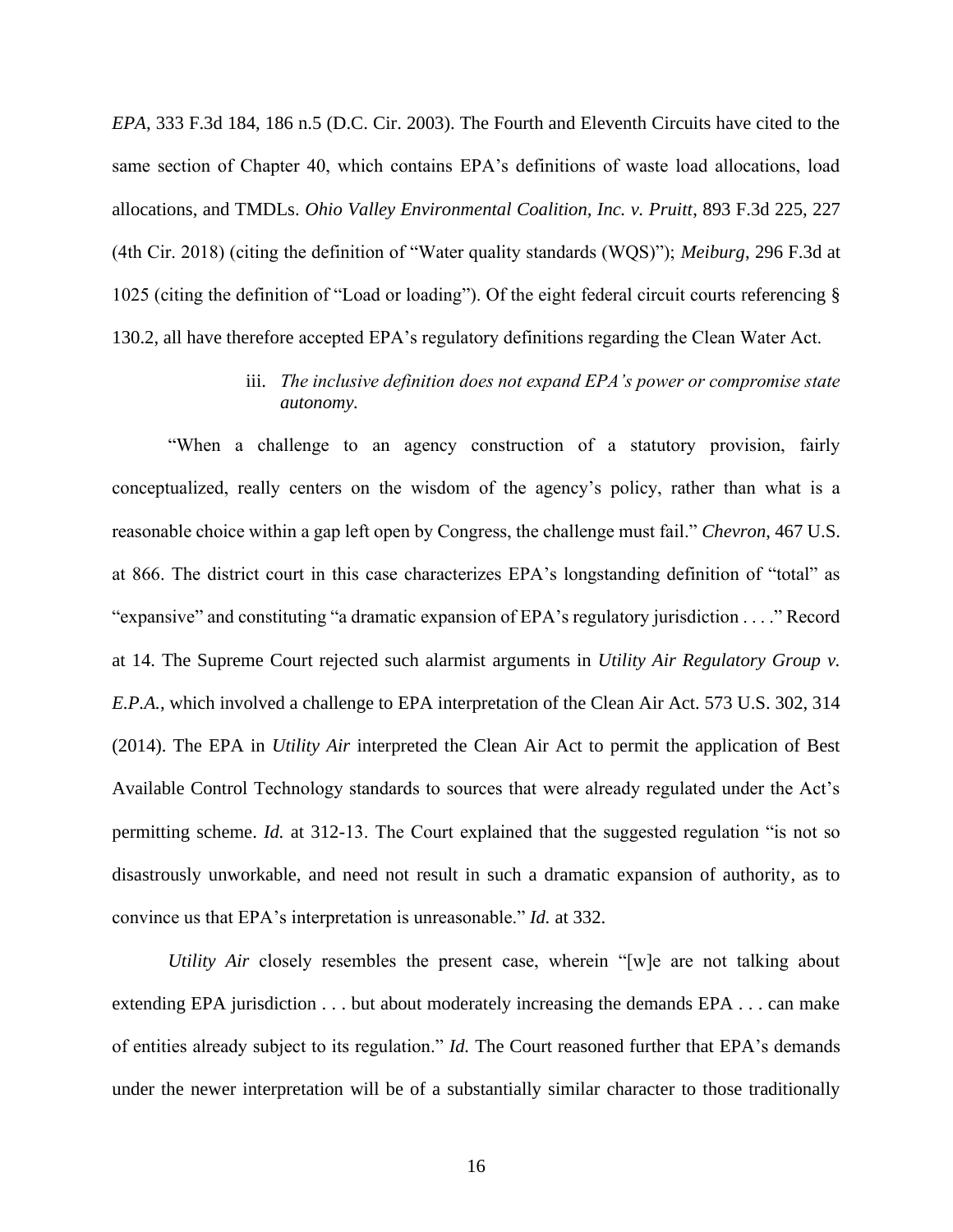associated with the existing regulatory structure. *Id.* The same logic applies here, where EPA is expanding neither its jurisdiction nor the character of its regulation, instead creating more concrete requirements to better carry out its mandates under the CWA. EPA's reading of the word "total" is supported by the language, construction, goals, and history of the CWA, as well as the federal circuit courts. To preserve water quality, this Court must reverse the District Court's grant of summary judgment to New Union in favor of Chesaplain.

## **III. EPA's APPROVAL AND ESTABLISHMENT OF AN ANNUAL TMDL WAS UNLAWFUL.**

This court should uphold the District Court's grant of summary judgment in favor of Chesaplain under the Clean Water Act (CWA), § 303(d), 33 U.S.C. §1313(d) because: (A) the plain language of the statute mandates a pollution reduction plan of fixed daily limits not annual limits; and (B) a daily pollution plan is necessary to achieve better water quality of Lake Chesaplain.

## **a. Congress established within the CWA that a "total maximum** *daily* **load" must be a "daily" limit.**

The Clean Water Act (CWA) §303(d) mandates that "[e]ach state shall establish ... the total maximum daily load, for those pollutants which the Administrator identifies ... as suitable for such calculation." 33 U.S.C.  $\S$  1313(d)(1)(C) (emphasis added). Critically, Congress gave EPA the responsibility to implement the CWA and, therefore, the agency's interpretation of the "total maximum daily load" (TMDL) is reviewed under the *Chevron* standard. *Chevron*, 467 U.S. 837 at 842–43 (1984) ("First, always, is the question whether Congress has directly spoken to the precise question at issue… that is the end of the matter.").

Here, Congress has spoken on the precise issue at question and, therefore, under the Chevron standard a "daily" limit is required. *See id.* Chesaplain's claim, that a valid "total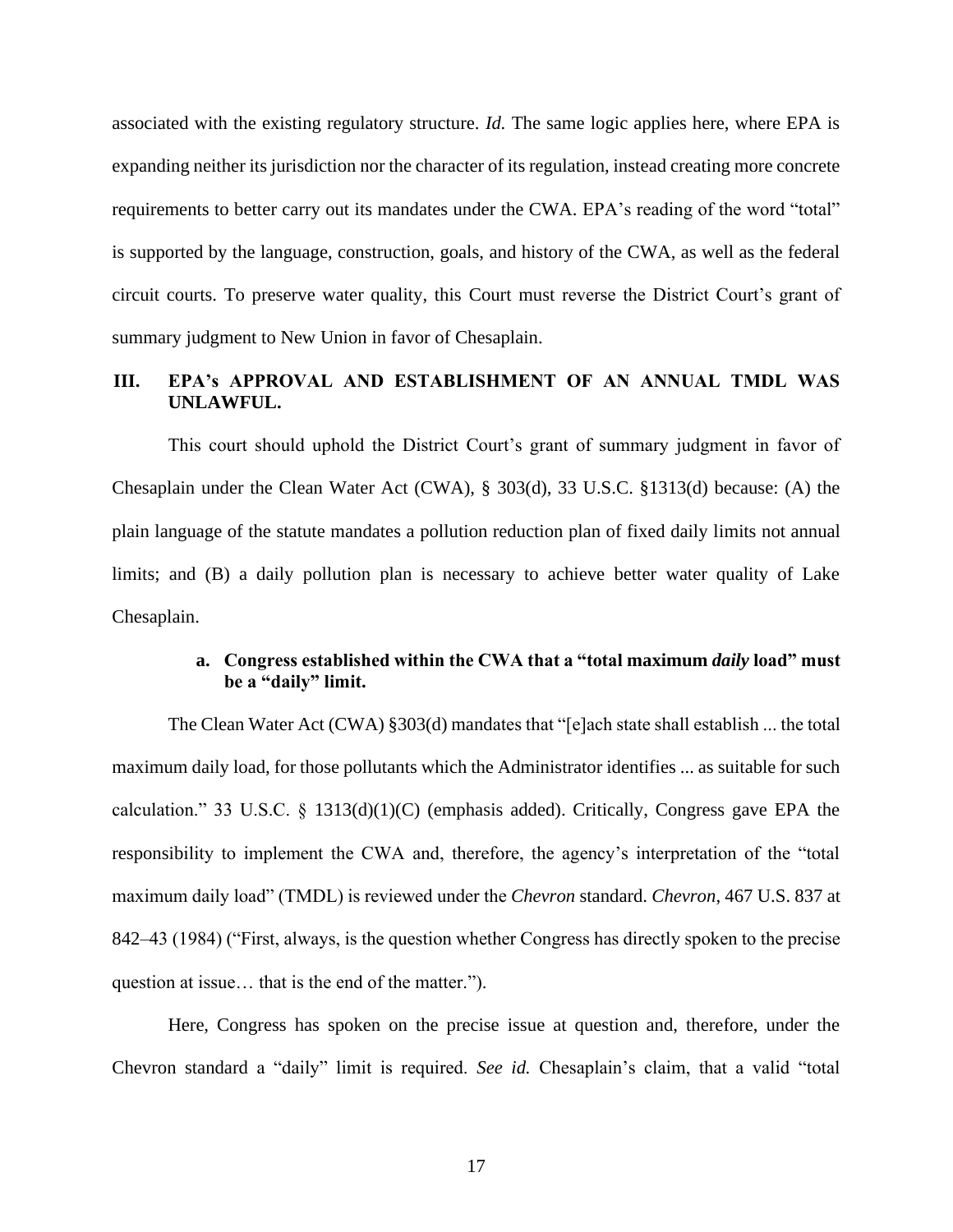maximum daily load" cannot be a phased annual plan, was previously decided in *Friends of Earth*; the D.C. Appeals Court clearly established that "daily" in the CWA meant "daily" and not another measure of time. 446 F.3d at 142. Chesaplain contends that EPA's plan to clean up phosphorus in Lake Chesaplain did not comply with the CWA because it set forth a "total maximum daily load" of a 35% phased annual reduction, instead of a daily reduction. Record at 9. *Friends of Earth*, set forth that an EPA approved TMDL that limits annual pollution reduction is improper. *Id.* at 148 (EPA must "establish daily load limits.").

#### i. *The plain language of the CWA sets forth a daily limit.*

Congress not only mandated a daily limit in the CWA with the language, "[e]ach state shall establish ... the total maximum daily load, for those pollutants which the Administrator identifies ... as suitable for such calculation," but, also EPA has found that "that "[a]ll pollutants ... suitable for the calculation of total maximum daily loads." 33 U.S.C. §1313(d)(1)(C) (emphasis added); 43 Fed.Reg. at 60665. As a result, the CWA requires the State of New Union to establish a "total maximum daily load" for pollutants that contribute to the declining water quality of Lake Chesaplain. *See id.* Specifically, in Lake Chesaplain, excessive amounts of phosphorus were measured at double the amounts of a healthy ecosystem and, therefore, should be regulated through establishing a "daily" limit of phosphorous (maximum healthy levels are .014mg/l and Lake Chesaplain was between .020mg/l and .034mg/l). Record at 8.

As the D.C. Circuit set forth in *Friends of Earth*, nothing in the plain language of the CWA indicates that EPA can ignore Congress's language and approve a total maximum "annual" load instead of a "daily" load because the law clearly says "daily." 446 F.3d at 144. The use of the word "daily" clearly established Congresses intention to establish daily limits. *Id.* In *Appalachian Power Co. v. EPA*, the D.C. Appeals Court stated, "we should refrain from interpreting a statutory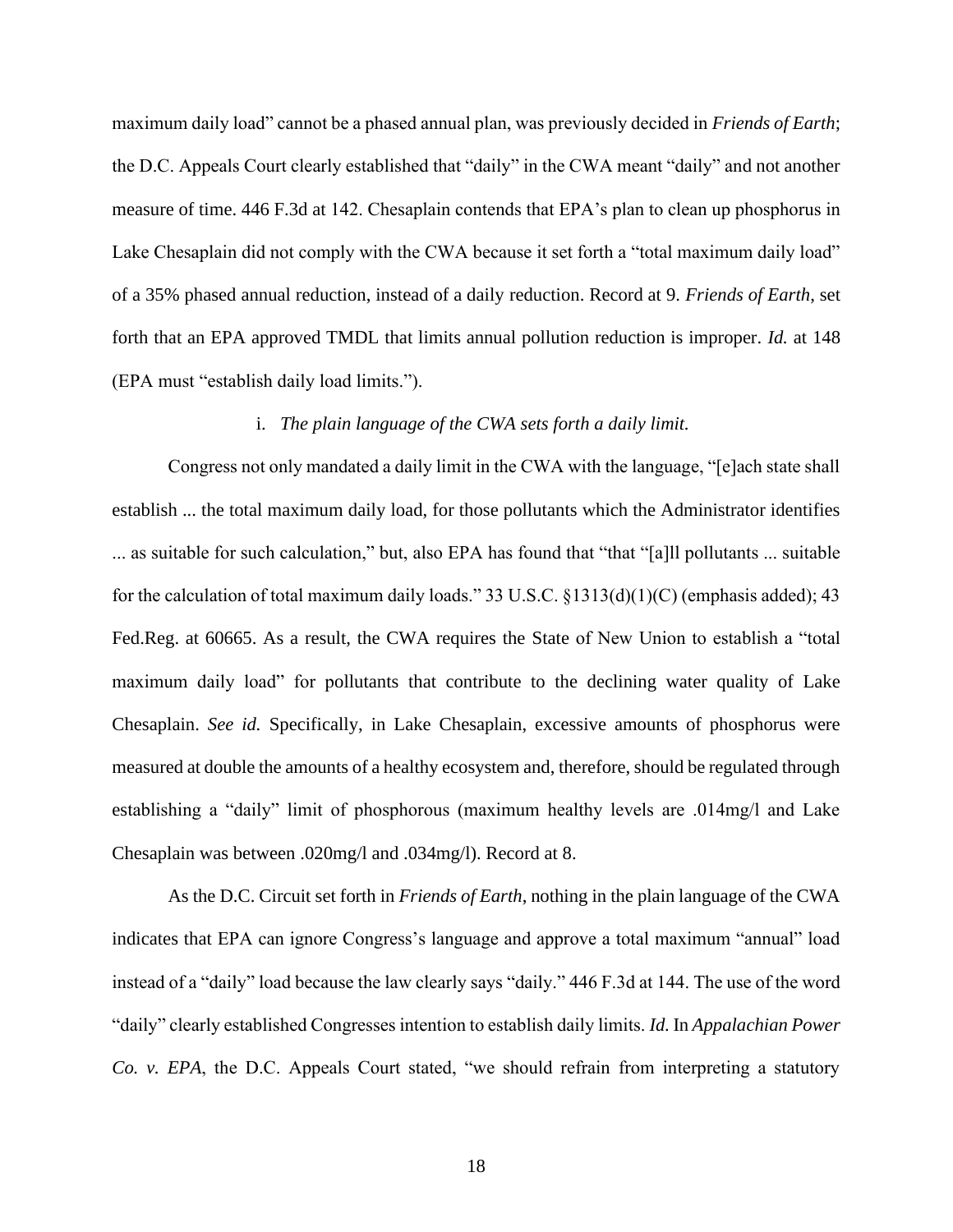provision in a way that creates surplusage." 135 F.3d 791, 819 (D.C. 1998) ("because section 407(b)(2) does not specify a compliance date, it would appear that Congress did not intend to set a compliance date."). Here, as in *Appalachian Power Co.*, Congress's intent is clear from the language of the CWA, and the statutes plain language governs. *Id.*; *see Chevron*, 467 U.S. at 842.

ii. *The plain language of the CWA is unambiguous and cannot be set aside.*

Congresses set forth a "total maximum daily load" limit in the Clean Water Act and EPA cannot retroactively change the unambiguous statute to include annual limits. See *Pub. Lands Council v. Babbitt*, 529 U.S. 728, 745 (2000) ("for the regulation cannot change the statute."). In *Friends of Earth*, the D.C. Appeals Court stated that the language of the Clean Water Act was unambiguous:

Nothing in th[e statutory] language even hints at the possibility that EPA can approve total maximum "seasonal" or "annual" loads. The law says "daily." We see nothing ambiguous about this command. "Daily" connotes "every day." See Webster's Third New International Dictionary 570 (1993) (defining "daily" to mean "occurring or being made, done, or acted upon every day").

446 F.3d at 144. In the CWA, Congress explicitly required EPA to establish "total maximum daily loads" (TMDL). *Id.* While Courts have argued over the ambiguity of how a total maximum daily load should be decided, precisely what EPA should create—a daily pollutant limit—has been clearly decided by Congress and judicial precedent. *Id.*; *see American Farm*, 792 F.3d 281, 307– 310 (3rd Cir. 2015) (the Court upheld that a valid TMDL could specify distribution of pollutants and set deadlines for meeting pollutant discharge).

Specifically, the Third Circuit Court of Appeals held in *American Farm Bureau* that "'total' is susceptible to multiple interpretations" because the CWA "is silent on how EPA must set the loads." *Id.* at 299. Therefore, the holding in *American Farm Bureau* is compatible with *Friends of Earth*, because the Third Circuit notes that "the Clean Water Act includes certain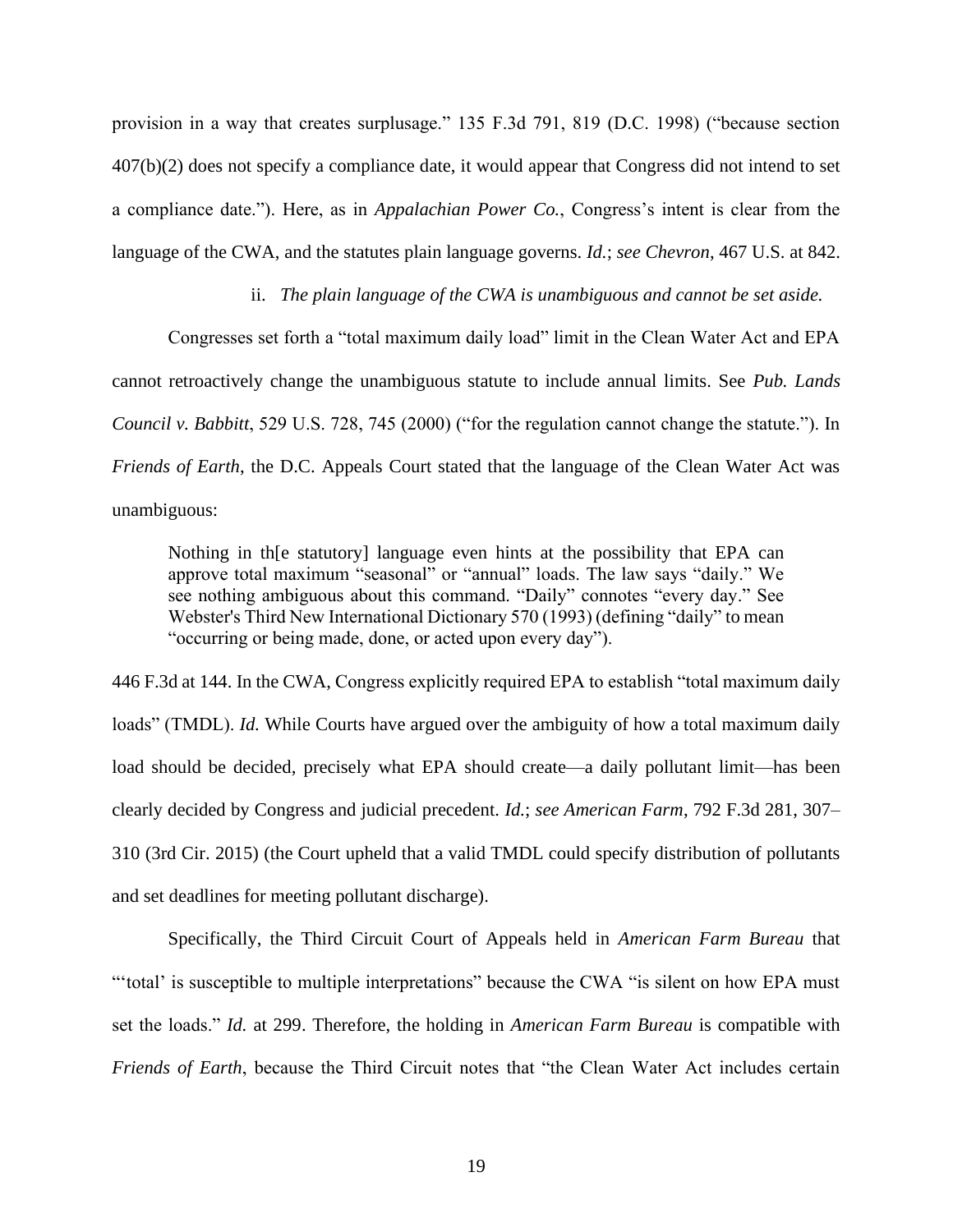substantive requirements." *Id.* In the CWA a "daily" pollutant limit is a substantive requirement that Congress unambiguously mandated. *Friends of Earth*, 446 F.3d at 144.

## **b. To improve the poor water quality of Lake Chesaplain, it is necessary to set a fixed daily limit on total pollution loading.**

EPA does not dispute that the Clean Water Act and implementing regulations require TMDL's to implement applicable water quality standards to take into account critical conditions with a "margin of safety." 40 C.F.R. §130.7; 33 U.S.C. §1313(d)(1)(C). Here, the TMDL fails to implement applicable water quality standards. It is undisputed that excess algae growth in Lake Chesaplain is a result of unhealthy phosphorus levels in the water. Record at 8. Like in *Friends of Earth*, where annual dissolved oxygen standards did not meet water quality standards for fixing the biochemical pollutants it caused, EPA's annual TMDL phosphorus limit for Lake Chesaplain does not meet water quality standards sufficient to fix the algae growth. 446 F.3d at 143. A longterm average phosphorus limit is deficient and does not improve the poor water quality of Lake Chesaplain.

Similarly, long-term average was found to be deficient in *U.S. Air Tour Assn. v. FAA*, when trying to regulate aircraft noises in the Grand Canyon, "because the use of an annual average does not correspond to the experience of the Park's actual visitors." 298 F.3d 997, 1017 (D.C. Cir. 2002). Here, the record reflects that a seasonal average is insufficient because daily the phosphorus is feeding algae growth which his plagued the lake with less biologically productivity, objectional odors, decreased water quality, and a decrease in dissolved oxygen (DO) levels in the water column below the levels needed for a healthy fishery. Record at 8. The D.C. Appellate Court has already ruled on this exact issue and held that dissolved oxygen standards must controlled in a TMDL with a set daily limit. *See Friends of Earth*, 46 F.3d at 143. Therefore, phosphorus levels which cause dissolved oxygen standards and a myriad of problems every day in Lake Chesaplain must also be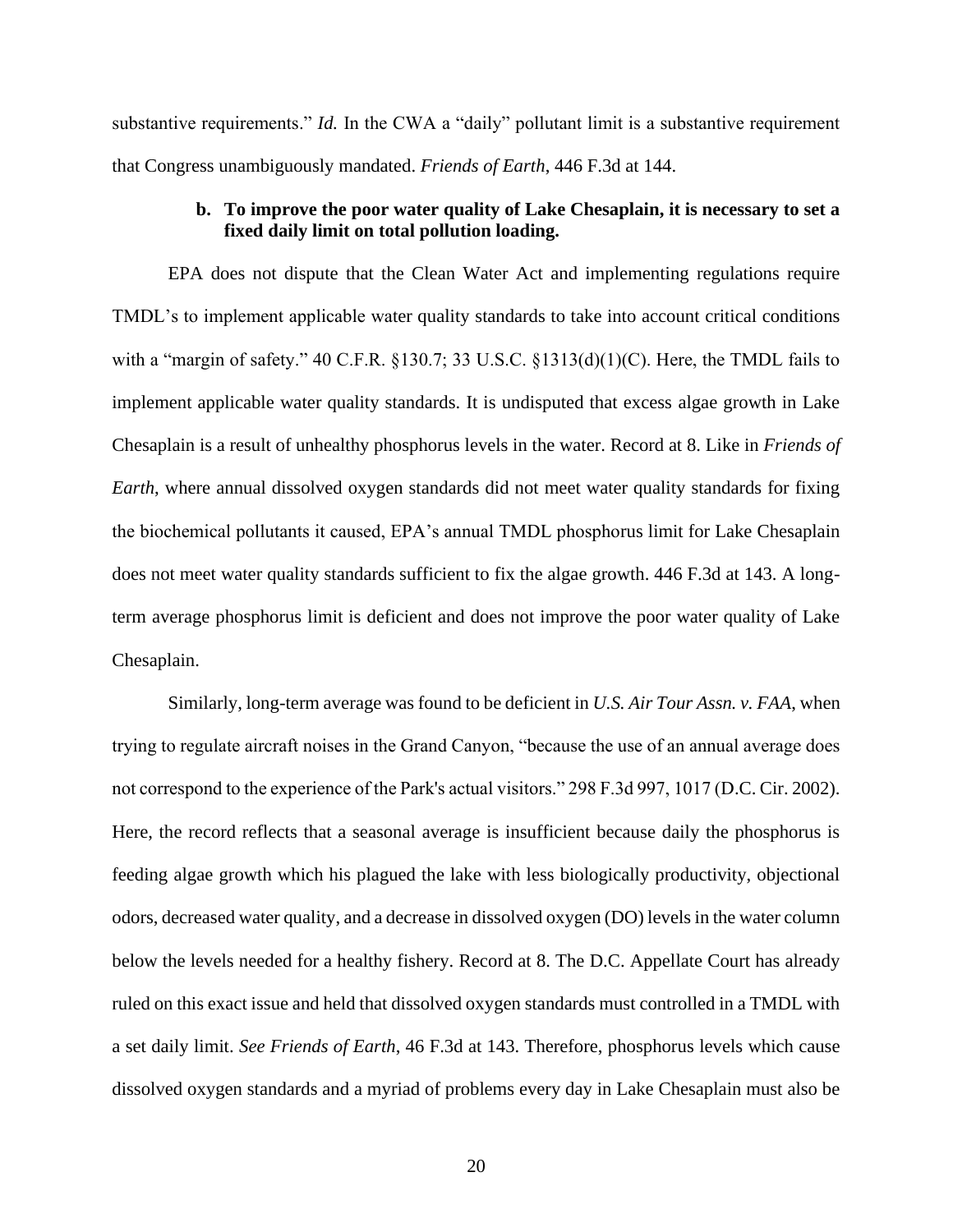controlled by a TMDL with a set daily limit. Because the statutory requirements are clear and a daily load is necessary to achieve the aims of the CWA, Chesaplain requests this Court affirm the District Court's grant of summary judgment regarding the reading of "daily".

#### **IV. IN THE CWIP A BMP CREDIT IS AN ABUSE OF DISCRETION.**

This court should rule in favor of Chesaplain and reverse summary judgement under 40 C.F.R. § 130.2(i) because: (A) EPA's grant of nonpoint source BMP credits as an offset to point source reduction in the Lake Chesaplain TMDL was unenforceable; and (B) EPA was arbitrary and capricious when they recommended the unenforceable nonpoint source BMP's.

## **a. EPA did not act to improve the waters of Lake Chesaplain when it failed to manage and control its plan to credit nonpoint pollutant sources with BMPs.**

Under the Clean Water Act, a state may take credit for nonpoint source reduction if "other nonpoint source pollution controls make more stringent load allocations practicable…TMDL process provides for nonpoint source control tradeoff." 40 C.F.R §130.2(i). Both the statute CWA, 33 U.S.C.  $\S$  1313(d)(1)(C) and the regulation 40 C.F.R  $\S$ 130.2(i), require that each TMDL "be established at a level necessary to implement water quality standards." The EPA has consistently interpreted the language to support implementation plans. *See Meiburg*, 296 F.3d 1021, 1026 (11th Cir. 2002) ("Once established, TMDLs are implemented through various mechanisms, some of which are provided in the Act, with responsibilities for implementation divided between EPA and the states."). EPA's suggestion of nonpoint source BMP pollutants as a credit against point source reduction in Lake Chesaplain is not compatible with the CWA's goal of improving water quality because it is unenforceable, makes achieving water quality standards impossible, and allows contributors of both point and nonpoint pollutants to go unchecked. Record at 19.

> i. *The unenforceable BMP credit fails to manage or control nonpoint-source polluters.*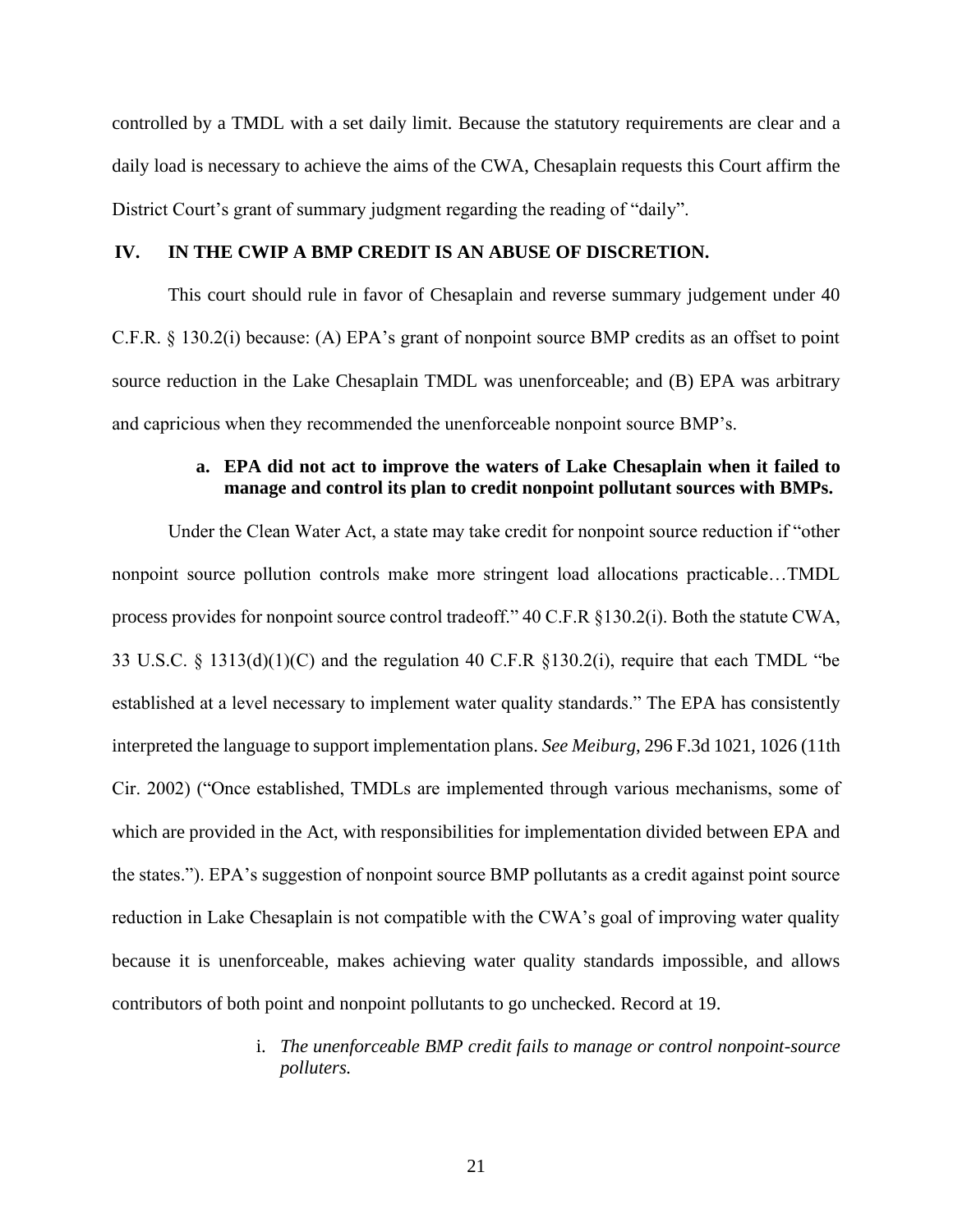In Lake Chesaplain, the BMP does not achieve water quality standards because it gives unenforceable credits to the nonpoint sources of pollution. While the EPA and the state's share the responsibilities of implementing TMDL's, the EPA interpretated the CWA to include implementation plans as being part of TMDL's because "[o]therwise the allocations presented in a TMDL lack a necessary link to anticipated attainment of water quality standards." 65 Fed. Reg. at 43598. In Lake Chesaplain, the complete failure of the EPA's BMP credit to reduce nonpoint source pollution at all, means it fails in the "attainment of water quality standards" and is insufficient. *Id.*

Additionally, the Ninth Circuit Court in *Pronsolino*, clarified that EPA regulations addressing states' water quality management plans under 40 C.F.R. §130.6, must include "TMDLs, effluent limitations, and nonpoint source management and control." 291 F.3d at 1133. In *Pronsolino*, the Ninth Circuit held that the EPA's regulation was sufficient because regardless of the source of the pollution it focused on achieving water quality standards. 291 F.3d at 1126- 1132 (explaining that point sources of pollution come from a "discrete conveyance such as a pipe or tunnel" and BMP's which are nonpoint sources of pollution, "are non-discrete sources" like sediment run-off); *American Iron and Steel Institute v. EPA*, 115 F.3d 979, 1002 (D.C. Cir. 1997) (holding that since the Guidance "contains regulations and measures for managing and reducing pollution from nonpoint sources" it was sufficient) (emphasis added); *See Dioxin/Organochlorine Ctr. v. Clark*, 57 F.3d 1517, 1525 (9th Cir. 1995) (noting that the EPA was within its discretion to set the dixion level at .013 ppq and not lower because if "the EPA had chosen to set a lower level, the evidence suggests that it would have been unenforceable.").

Here, unlike in *Pronsolino* and *American Iron and Steel Institute*, the EPA's credit for nonpoint sources is not enforceable and, therefore, it does not achieve water quality standards. *See*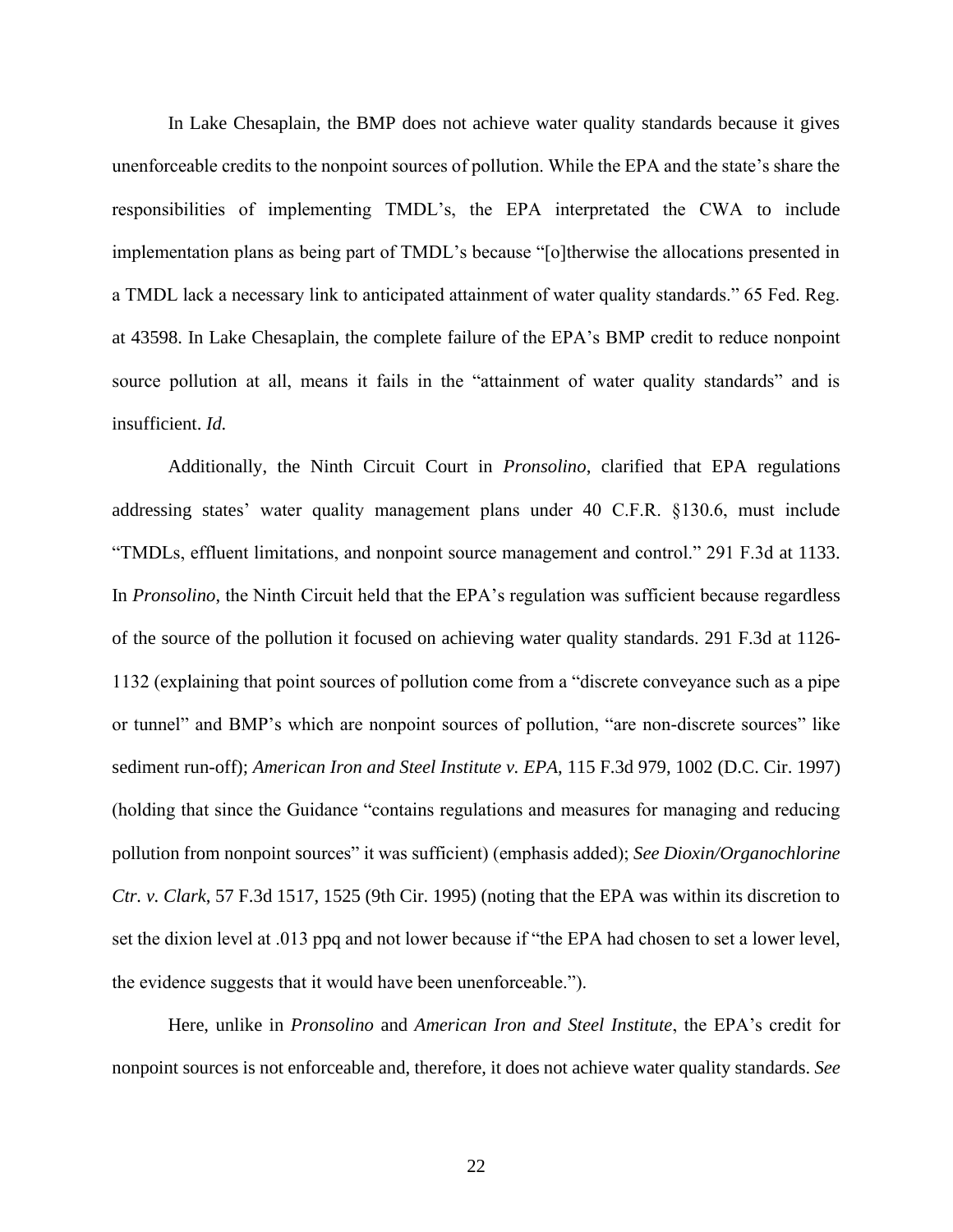291 F.3d 1123; 115 F.3d 979; cf. 65 Fed. Reg. at 43598 (the Lake Chesaplain standard fails to provide the "necessary link to anticipated attainment of water quality standards.") Notably, for Lake Chesaplain the record is completely absent of EPA's plan to implement the nonpoint source BMP's and has failed to do so for the two years in which it has been enacted. Record at 19. Unlike in *Dioxin/Organochlorine Center* where the EPA's .013 ppq standard was high enough to be enforceable, the BMP credit has been enacted for two years and not limited nonpoint source pollution at all. 57 F.3d at 1525. The BMP credit is unenforceable.

Additionally, the current annual load of phosphorous in Lake Chesaplain is 180 metric tons, which is a massive 60 metric tons above the maximum load threshold which was calculated to be 120 metric tons annually. Record at 8-9. Three nonpoint source polluters, CAFO Manure Spreading, Other Agricultural sources, and Septic Tank inputs, contribute 85.8 metric tons of phosphorous annually––more than half of the phosphorous pollution in Lake Chesaplain. Record at 9. As a result, nonpoint source pollutants need to be regulated because they are the single largest contributor of algae overgrowth in Lake Chesaplain. Contrary to *Pronsolino* and *Dioxin/Organochlorine Center*, the EPA has failed to implement a management and control plan for nonpoint sources that is enforceable and, therefore, the BMP credit fails to further the CWA's goal of achieving higher water quality standards in Lake Chesaplain. *Id.*; 57 F.3d at 1525. The unenforceability of the BMP credit makes it unmanageable by the EPA and does not regulate Lake Chesaplain's nonpoint phosphorous pollution problem. *See 40 C.F.R. §130.6.*

## ii. *The unenforceable credit makes IMPOSSIBLE the achievement of Lake Chesaplain's WQS or the goals of the CWA.*

In Lake Chesaplain, the unenforceable BMP credit makes more stringent load allocations impossible because it exempts nonpoint source limitations, and point source limitations are insufficient on their own to decrease phosphorus pollution to the recommended level. *See* 40 C.F.R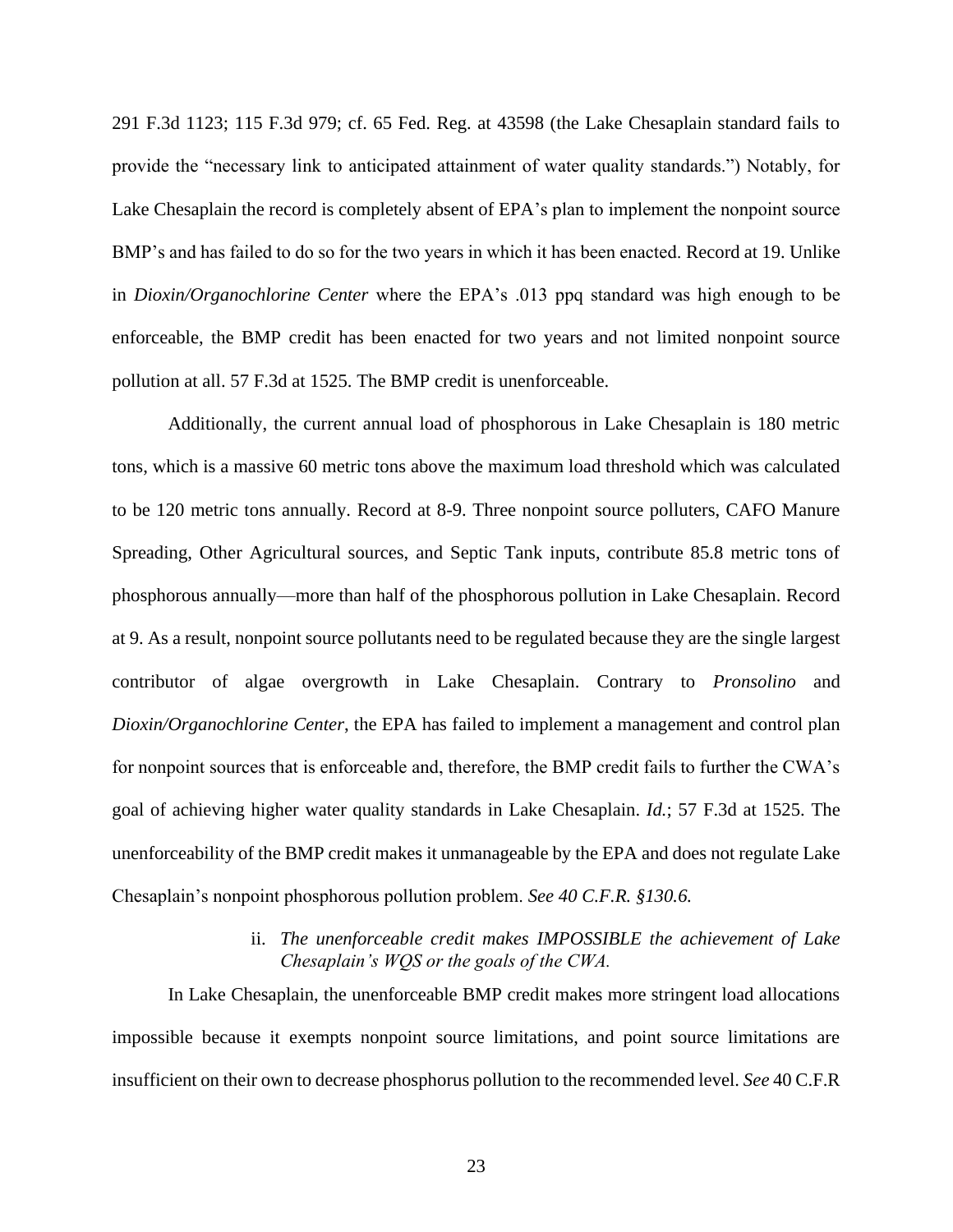§130.2(i)("other nonpoint source pollution controls make more stringent load allocations practicable…TMDL process provides for nonpoint source control tradeoff."). The Eighth Circuit has reiterated the Ninth's Circuit position that when determining TMDL's both point sources and nonpoint sources must be considered to effectuate water quality standards. *Thomas*, 581 F.3d at 667 (citing *Pronsolino*, 1291 F.3d 1133); *See Env'tl Prot. Info. Ctr. v. Pacific Lumber Co.*, 266 F.Supp.2d 1101, 1118 (N.D. Cal. 2003) (citing *NRDC v. Costle*, 568 F.2d 1369, 1369 (D.C. Cir. 1977) (The EPA does not have authority to exempt categories of point sources from regulations); See *American Farm Bureau*, 792 F.3d at 307 (noting that the goal of allocating pollution limits "between the EPA-regulated point sources and state-regulated nonpoint sources" is to "further the Clean Water Act's goal of achieving water quality standard.")

First, the nonpoint source BMP credit makes it impossible to decrease phosphorous pollution in Lake Chesaplain from 180 annual metric loads to the recommended 120 annual metric loads because it is unenforceable. Record at 8. For two years, the Lake Chesaplain TMDL has given credit for nonpoint sources, and there has been no action to reduce nonpoint source pollution. Record at 19. Unlike in *Thomas*, *Pronsolino*, and *American Farm Bureau* where the Circuit Courts have noted that both nonpoint and point sources need to be considered to increase water quality standards, the BMP credit for Lake Chesaplain makes it impossible for water quality standards to be met because it eliminates the reduction of non-point source pollutants. *Id.* Regulation of point source reduction does not mandate that a source completely stops producing phosphorus, and to reduce the annual phosphorous in Lake Chesaplain to the recommended 120 metric tons, there needs to be at least a reduction of 60 metric tons of phosphorous pollutants; point source polluters contribute, in total, 61.9 metric tons of phosphorus annually. Record at 8-9. Therefore, even if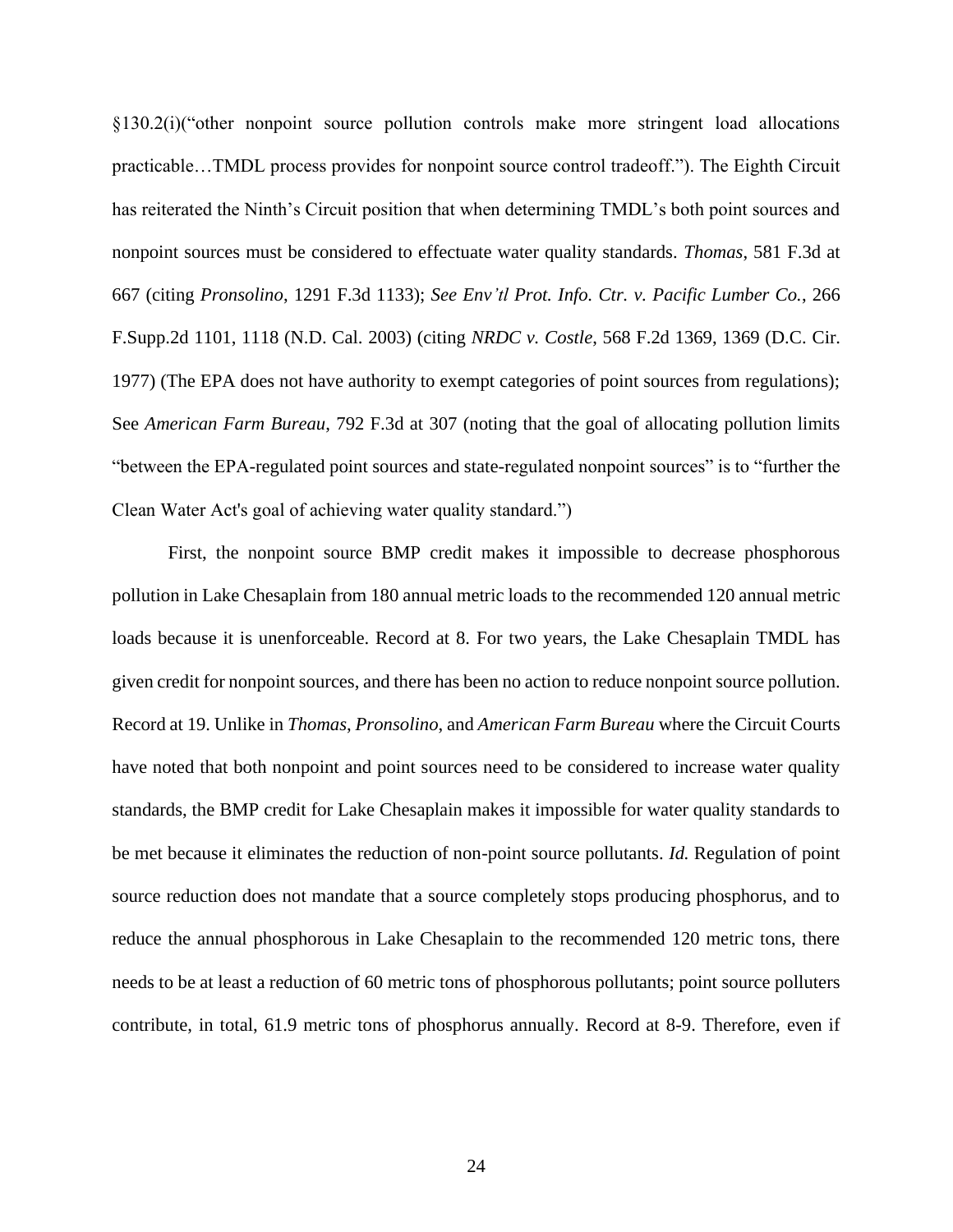point source polluters are limited significantly, it will be impossible for Lake Chesaplain to reach a healthy phosphorus level because non-point source regulations are not enforced.<sup>1</sup>

Second, the BMP credits allows polluters, which contribute as point and nonpoint sources, to go unchecked. Chesaplain Mills STP and Chesaplain Slaughterhouse are the only two point sources of phosphorous water pollution in Lake Chesaplain: (1) Chesaplain Slaughterhouse also contributes to the nonpoint source of CAFO manure spreading<sup>2</sup>; (2) Chesaplain Mills STP also contributes to the nonpoint source of "other agricultural sources,"<sup>3</sup> and (3) together Chesaplain Slaughterhouse and Chesaplain Mills STP could contribute as much as 136.1 metric tons annually. Record at 8-9. The Third Circuit in *American Farm Bureau* clearly stated that the purpose of allocating pollution limits between point source and nonpoint sources was to achieve water quality standards, and the EPA in Lake Chesaplain set forth an unenforceable credit for nonpoint source reduction, which allowed both Chesaplain Mills STP and Chesaplain Slaughterhouse to pollute as point and nonpoint sources of pollution without consequences. *See* 792 F.3d at 307. The unenforceability of the BMP credit makes it impossible for Lake Chesaplain to achieve its own set water quality standard and, therefore, summary judgment must be reversed in favor of Chesaplain. *See* 40 C.F.R. §130.6.

## **b. It is arbitrary and capricious to recommend nonpoint-source BMPs as part of a point source-based reduction plan to improve Lake Chesaplain's water quality.**

Directly on this issue, the Third Circuit in *American Farm Bureau* stated that "it would surely be arbitrary or capricious for the EPA to approve a plan that a state is incapable of

<sup>&</sup>lt;sup>1</sup> Noting that the other 32.3 mt of phosphorus pollution comes from natural sources and, therefore, cannot be limited. Record at 9.

<sup>2</sup> Chesaplain Slaughterhouse contributes 23.4 mt as a point source and contributes to the 54.9 metric tons from nonpoint source CAFO spreading, totaling 78.3 metric tons annually of the total 180 mt.

<sup>3</sup> Chesaplain Mills STP contributes 38.5 mt as a point source and contributes to the 19.3 mt from other agricultural sources, totaling 57.8 mt annualy of the total 180 mt.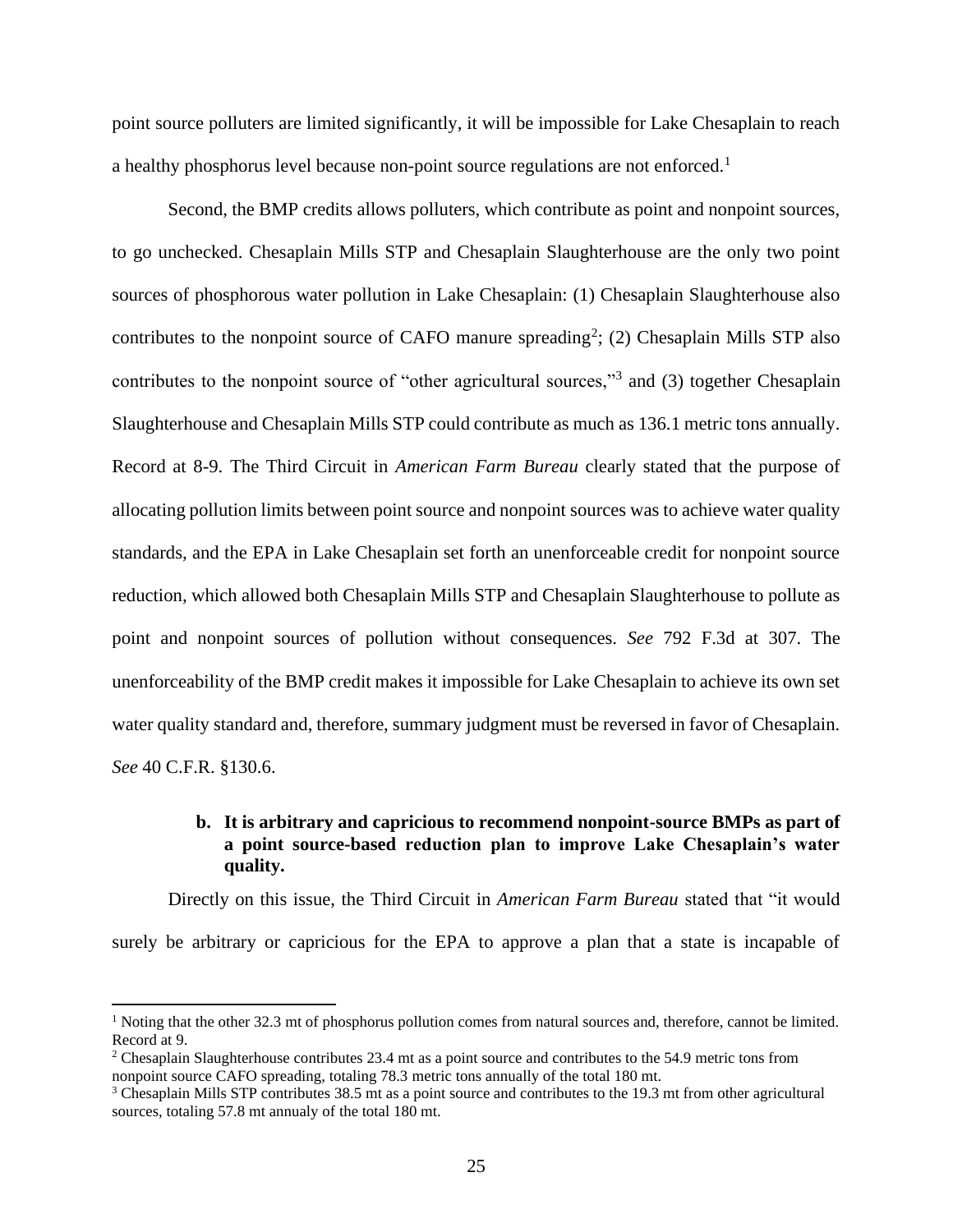following." 792 F.3d at 307. Similarly, the Supreme Court has observed that, "[a]s we have often recognized, an agency ruling is 'arbitrary and capricious if the agency has ... entirely failed to consider an important aspect of the problem.'" *Dioxin/Organochlorine Ctr.*, 57 F.3d at 1525 (citations omitted) (finding the EPA was not arbitrary and capricious because its standard was enforceable); *see Nat. Res. Def. Council, Inc. v. U.S. E.P.A.*, 790 F.2d 289, 305 (3rd Cir. 1986) (holding that EPAs reduction of a consistency requirement that it acknowledged could lead to violations by both indirect and direct dischargers of toxic waste was arbitrary and capricious).

EPA argues that the arbitrary and capricious standard is narrow, and the court should not substitute its judgment for the agency. EPA desires its BMP nonpoint credit affirmed because the TMDL provided New Union with information concerning BMPs and nothing in the CWA requires actual implementation and compliance by nonpoint sources. *See Meiburg*, 296 F.3d at 1025; *City of Arcadia v. U.S. EPA*, 265 F.Supp.2d 1142, 1144-45 (N.D. Cal. 2003). Nevertheless, EPA's argument fails because the Supreme Court has stated that under the arbitrary and capricious standard the agency must still examine the relevant data and articulate a satisfactory explanation for its action including a "rational connection between the facts found and the choice made." *Burlington Truck Lines, Inc. v. United States*, 371 U.S. 156, 168 (1962). The Supreme Court has further stated that an agency rule "would be arbitrary and capricious" if it "entirely failed to consider an important aspect of the problem." *SEC v. Chenery Corp.*, 332 U.S. 194, 196 (1947). Here, EPA entirely failed to consider the unenforceability of the BMP credit and the resulting impossibility of attaining its set water quality standards.

Here, as the EPA approved a BMP credit that the state of New Union has shown, over the period of two years, that it is incapable of following. Record at 19. As in *Natural Resources Defense Council, Inc.*, EPA's BMP credit is arbitrary and capricious because it allows for